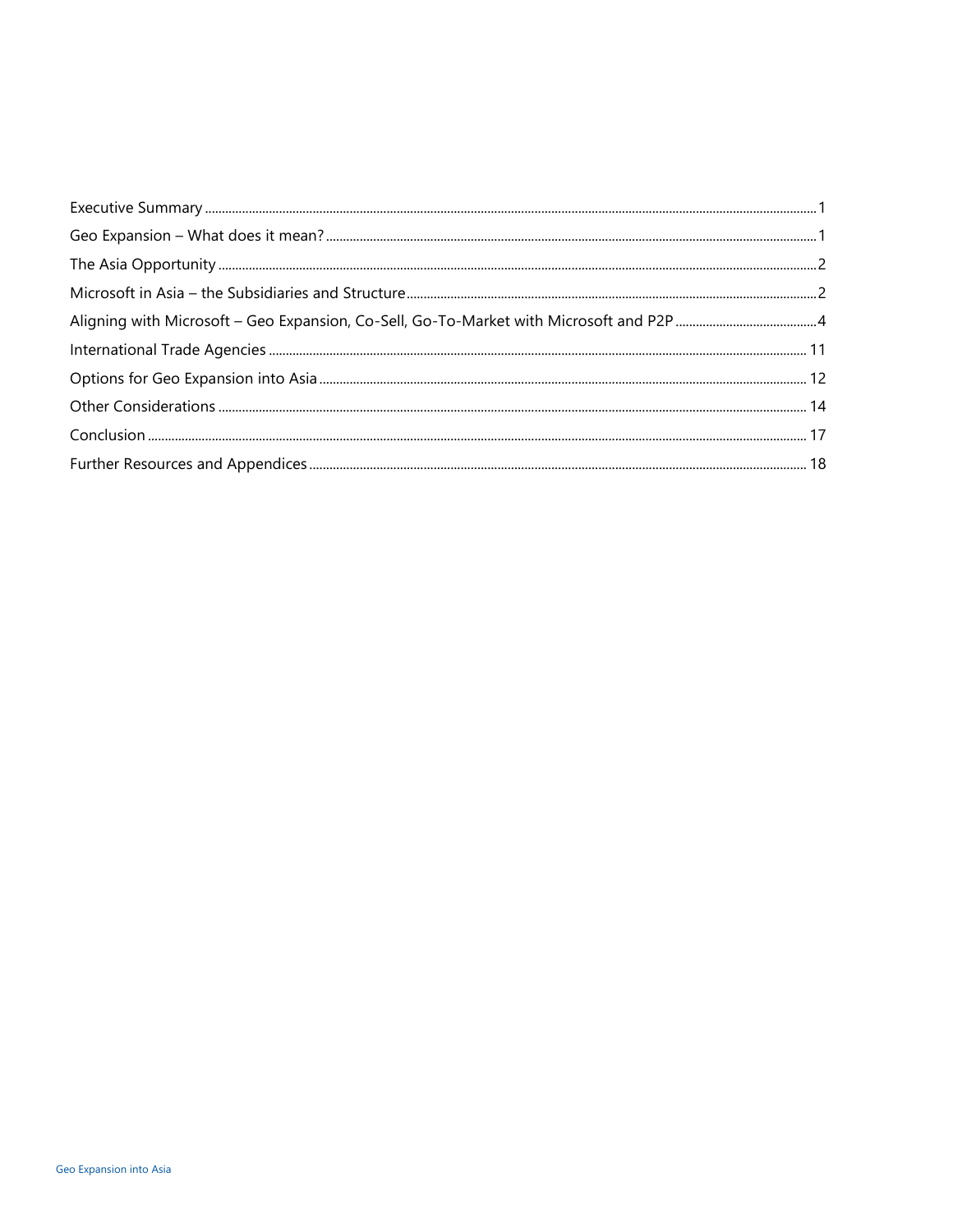## <span id="page-2-0"></span>Executive Summary

There is currently no bigger software market potential than in Asia. Software companies that have a lens to the region can benefit significantly from the forces that have driven this market through change and opportunity. Companies that ignore delivering software innovation to these markets do so at their own peril.

However, the Asian market is best described as diverse, decentralized, and fraught with twists and turns to overcome before achieving business success. According to the [McKinsey Global Institute,](https://www.mckinsey.com/featured-insights/asia-pacific/asias-future-is-now) Asia is on track to account for 50% of global GDP in 2040, up from less than 33% in 2000. It is the fastest evolving region globally with almost unlimited potential for business growth, development, and expansion--if approached in the right manner.

The objective of this document is to provide a detailed overview of what Geo Expansion into the Asian market entails; the scale of the opportunity within the region; how Partners can engage and be supported by Microsoft in their expansion efforts; and considerations Partners should review when planning to expand into Asia.

#### <span id="page-2-1"></span>**Geo Expansion – What does it mean?**

Geo Expansion is the term used to describe the growth strategy of expanding a business geographically out of its home country.

Microsoft Partners are currently investigating a wide range of Asia expansion strategies, including opening offices in new territories, hiring local sales forces, outsourcing business development to local agencies, and creating strategic partnerships.

Many find expansion to new geographies time consuming and costly. Small-to-medium-sized companies (SMCs) often face hurdles such as establishing a local presence with staff and offices, adapting to local laws and customs, finding and qualifying sales staff, partnering with hosting and service providers, and designating managers to oversee day-to-day operations, while operating from half a continent (or more) away.

These tasks can seem daunting. The average SMC might let the opportunity fade away because they simply do not know how to overcome these challenges. Businesses willing to take on the challenges of Geo Expansion are making decisions that will expand their market share and secure their future.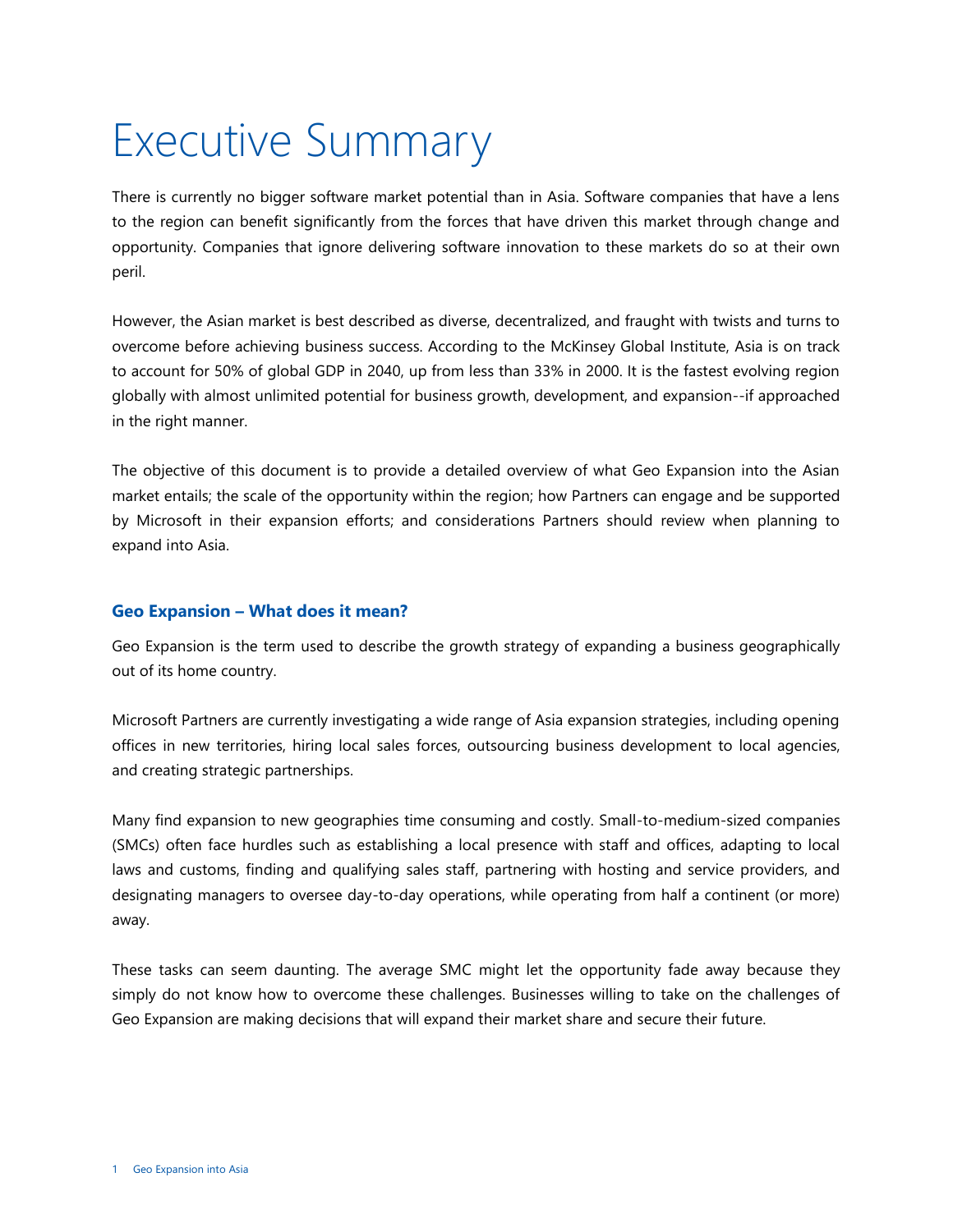#### <span id="page-3-0"></span>**The Asia Opportunity**

Two-thirds of the world's population is currently in Asia. When fully operational, the Asia Pacific region is on track to account for [20-30% of global revenue](https://www.mckinsey.com/featured-insights/asia-pacific/asias-future-is-now) for technology companies. Although Asia was once considered a laggard in adapting to new technologies, the region is now a definitive new frontier for technology adoption.

Asia Pacific's complex and large geography means things are almost never homogenous. Building partnerships and productive sales operations requires commitment and a willingness to pursue multiple paths. Expanding from one customer to a regional presence requires a level of commitment to each country. Partners must serve both the specific needs of their customers and adapt to the local market, use cases, and cultures.

#### **Economic Growth in Asia**

According to the [International Monetary Fund,](https://www.imf.org/en/Publications/WEO/Issues/2019/07/18/WEOupdateJuly2019) Asia's emerging and developing market is expected to grow at 6.2% in 2019 and 2020, accounting for nearly two-thirds of global growth. The region remains the world's most dynamic by a considerable margin.

Furthermore, the Asian middle class is growing. According to the [Brookings Institute,](https://www.brookings.edu/research/the-unprecedented-expansion-of-the-global-middle-class-2/) two-thirds of the global middle-class population will be Asian by 2030. This large subset of the population is ready, willing, and able to consume the products and services that are being enjoyed in more developed parts of the world.

The leapfrog effect plays a strong role in the potential for Asia Pacific's emerging technologies. In today's increasingly digital global economy, underdeveloped nations can bypass intermediate stages of technology development, thus speeding up the process to adopt modern systems. This makes it possible to implement complex technologies, for example digital banking on a mobile phone, without ever having to introduce simpler systems like credit cards. What once was a non-existent market is now primed and ready.

#### <span id="page-3-1"></span>**Microsoft in Asia – the Subsidiaries and Structure**

Partners are advised to understand company terminology and the Subsidiary structure for Asia to be more efficient and aligned with Microsoft.

Within Microsoft, geographical zones are described as:

- **Timezones**: Overall geographical zone enveloping several countries.
- **Regions/Areas**; Collections of countries within a region.
- **Subsidiaries**: Individual countries within an area.

Asia is the *Timezone* spanning from Australia to India, whereas the *Area* known as Asia Pacific (APAC) refers to several Southeast Asian countries, which are each separate *Subsidiaries*.

In addition to the Geographical classification, each Asia-based Sub is categorized as:

- **Developed**: Economically advanced countries.
- **Emerging:** Nations currently investing in more productive capacity.
- **New market**: Yet undeveloped.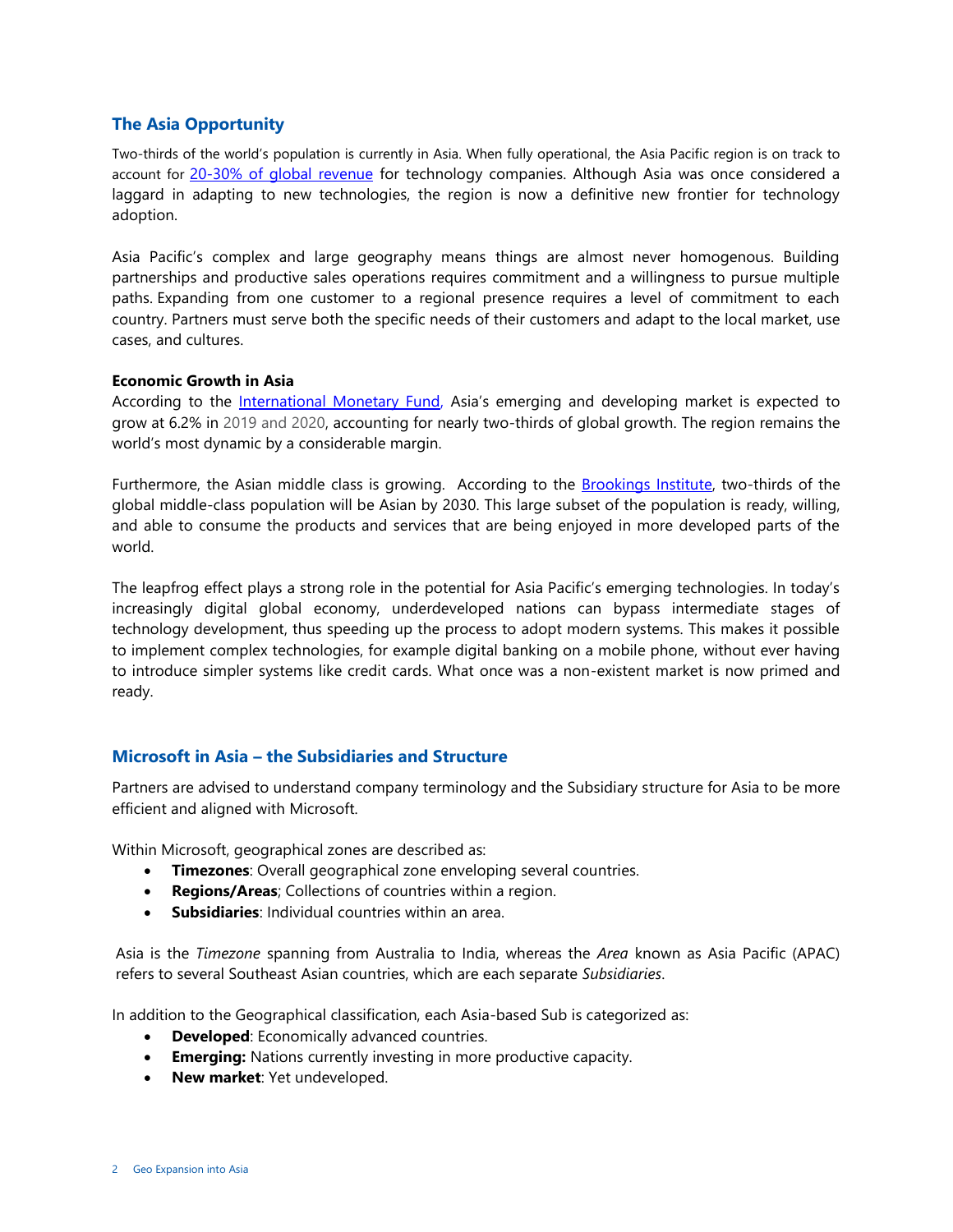The Timezone of Asia is split into five Areas with one or more Subsidiaries each, as shown in Table 1.

| <b>Areas</b>         | <b>Subsidiaries</b> | <b>Market</b> |
|----------------------|---------------------|---------------|
| Australia            | Australia           | Developed     |
| Japan                | Japan               | Developed     |
| India                | India               | Developed     |
| <b>Greater China</b> | China               | Developed     |
| <b>Greater China</b> | Taiwan              | Developed     |
| Greater China        | Hong Kong           | Developed     |
| <b>APAC</b>          | South Korea         | Developed     |
| <b>APAC</b>          | Singapore           | Developed     |
| <b>APAC</b>          | New Zealand         | Developed     |
| <b>APAC</b>          | Malaysia            | Emerging      |
| <b>APAC</b>          | Thailand            | Emerging      |
| <b>APAC</b>          | Indonesia           | Emerging      |
| <b>APAC</b>          | Philippines         | Emerging      |
| <b>APAC</b>          | Vietnam             | Emerging      |
| <b>APAC</b>          | Sri Lanka           | <b>New</b>    |
| <b>APAC</b>          | Bangladesh          | <b>New</b>    |
| <b>APAC</b>          | Cambodia            | New           |
| <b>APAC</b>          | Laos                | <b>New</b>    |
| APAC                 | <b>Brunei</b>       | <b>New</b>    |
| <b>APAC</b>          | Maldives            | New           |
| <b>APAC</b>          | <b>Bhutan</b>       | New           |
| APAC                 | Myanmar             | <b>New</b>    |

**Table 1: Areas, Subsidiaries and Markets within Asia Pacific**

#### **Multi-Subsidiary Areas (MSAs)**

Asia Pacific (APAC), Latin America (LATAM), and Western Europe are all Microsoft Multi-Subsidiary Areas (MSAs). MSAs are treated differently from single Subsidiaries because of the variance of business cultures, languages, and other complexities within the defined space.

Areas and Subsidiaries are run somewhat autonomously from each other. However, the Microsoft organization structure is mirrored in each country, with each Subsidiary guided and supported by the team in its Area, and each Area reporting into the Microsoft Asia Timezone, headquartered in Singapore.

Within each Subsidiary exists a General Manager and a Sales reporting line that is split into three Business Groups (BGs). The three BGs are Intelligent Cloud (Azure), Productivity (M365 and Modern Workplace), and Business Applications (D365).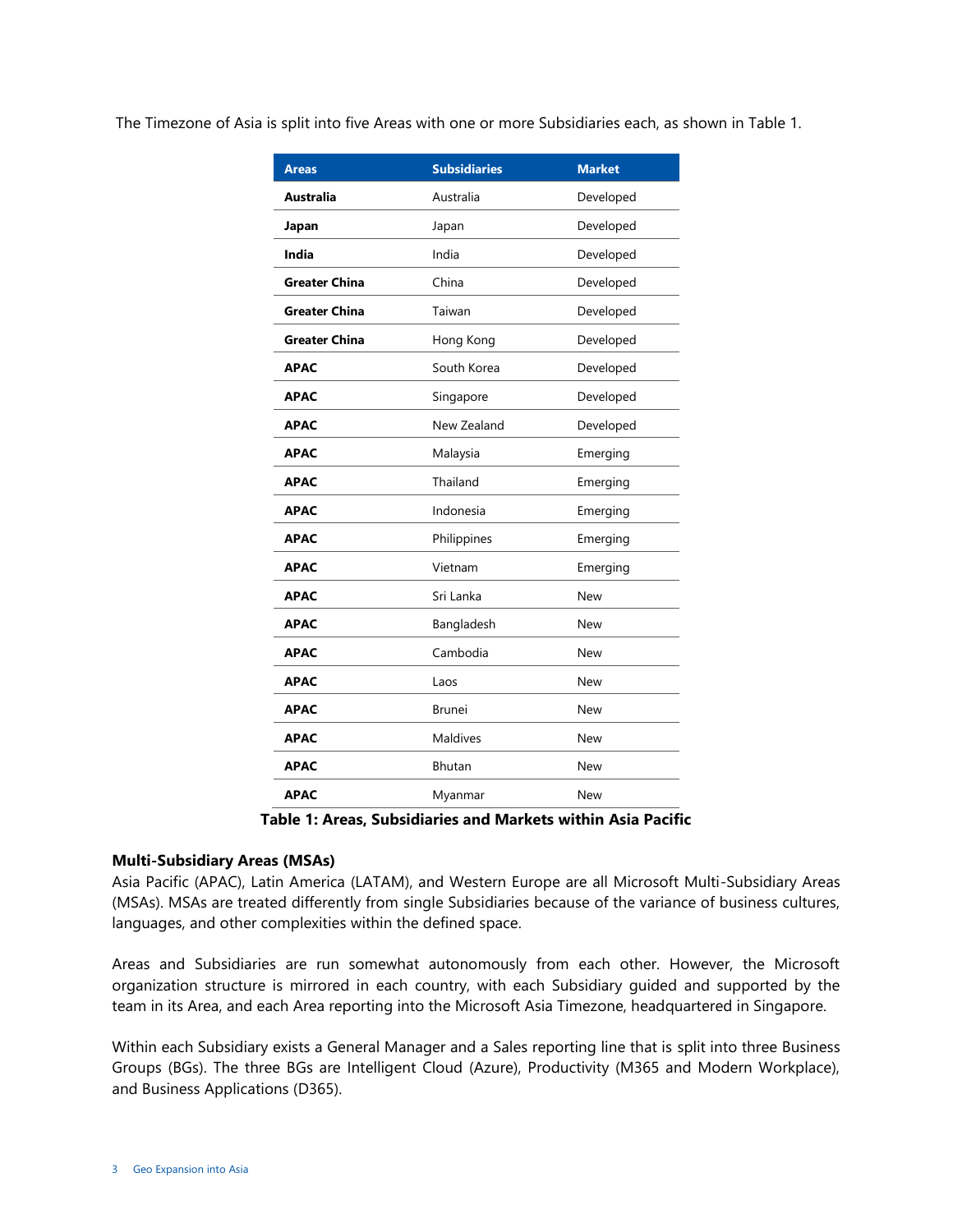Microsoft also supports Timezone (TZ) professionals within Asia. These roles connect Partners across the five different Asia Areas, drive Microsoft corporate strategy, speak at events, evangelize products, and provide resources.

Once a Partner has identified their chosen target market, they are advised to work with each Subsidiary and Area independently. Working with multiple Subsidiaries in parallel helps Partners gain local traction and attention from Microsoft Field Sellers in an Area.

#### <span id="page-5-0"></span>**Aligning with Microsoft – Geo Expansion, Co-Sell, Go-To-Market with Microsoft and P2P**

Once Partners understand the Microsoft Asia organization, and its Areas and Subsidiaries, they should identify their target markets and engage with Microsoft. A few Microsoft programs that can help facilitate market expansion in Asia include Geo Expansion, Co-Sell, Go-To-Market with Microsoft, and Partner2Partner (P2P).

#### **Geo Expansion Program**

The Geo Expansion program is designed to help Partners scale their strategic solutions into new markets with Microsoft through activating digital go-to-market services, engaging local connections, and growing target market opportunities to scale visibility. This program prepares Partners for the market and provides guidance to navigate a new Area's Microsoft ecosystem. A link to the initial readiness assessment can be found in the *Further Resources and Appendices* section of this document.

#### **IP Co-Sell**

The IP Co-Sell program enables Partners to work with Microsoft on joint opportunities. The end solution of the Partner-Microsoft collaboration is scaled through the Microsoft ecosystem to reach a wider community of Customers and accelerate business growth. This program can help a Partner increase visibility, reach target customers, and find new markets.

In 2018, the first year of Co-Sell, almost 150k opportunities were shared with Partners. Co-Sell accounted for \$5B revenue. Of all revenue that year, \$95B out of \$110B came from Partners. These referrals extend reach by expanding a Partner's portfolios of solutions and granting them access to a global Partner network. They further expand deals by creating custom solutions with Microsoft and P2P opportunities. Additionally, collaborations with Microsoft Field Sellers generate leads, accelerate wins, and amplify marketplace listings (see Figure 1).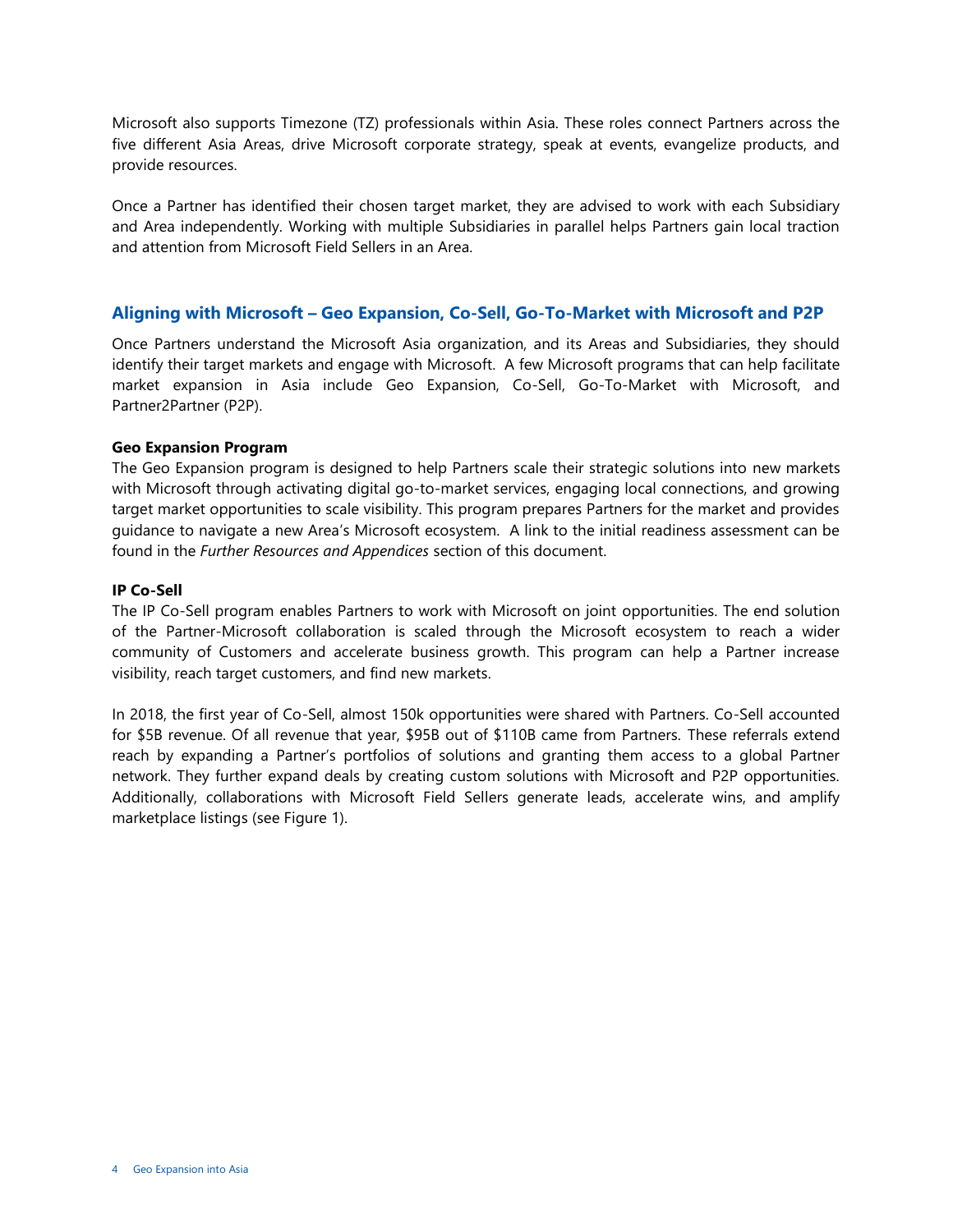

**Figure 1: Co-Sell Amplifies Listings as per Microsoft Co-Sell Partner Engagement Guide (Slide 11)** 

IP Co-Sell matters to Field Sellers because it locates and links Partners with necessary industry expertise and finished solutions. Companies that are IP Co-Sell-ready can expect full support from Microsoft.

To get the most out of Co-Sell, Partners should:

- Understand their unique value proposition and be able to articulate it in context to the end customer and how it relates to Microsoft goals.
- Be able to share business plans, identify target segments, and provide visibility to existing opportunities.
- Maintain relevant offers, campaigns, or activities that can be shared with the right account teams and customers.

#### **Go-To-Market with Microsoft**

Go-To-Market with Microsoft includes scalable marketing tools (see figures 2 and 3). The services are available at all levels, including some complementary services. Partners are advised to activate services via Microsoft Partner Center.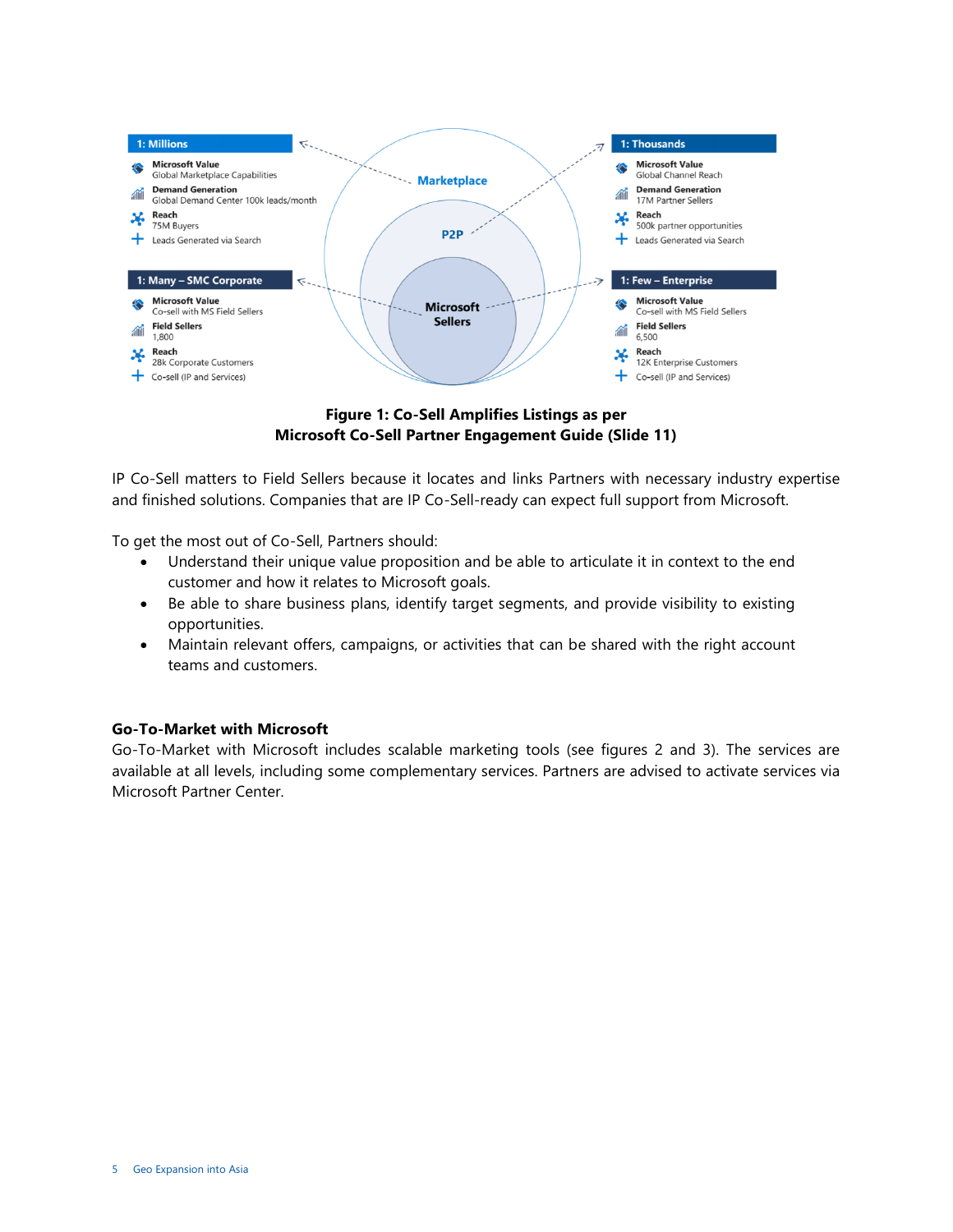| <b>Microsoft Marketing Resources (included with membership)</b>                                                                                                                                                                                                                                    | <b>Network</b><br>member | <b>Silver</b><br>competency/<br><b>ISV</b> co-sell<br>ready | Gold<br>competency/<br><b>ISV IP co-sell</b><br>ready |
|----------------------------------------------------------------------------------------------------------------------------------------------------------------------------------------------------------------------------------------------------------------------------------------------------|--------------------------|-------------------------------------------------------------|-------------------------------------------------------|
| Digital Marketing Content OnDemand delivers always-on digital marketing content in fresh<br>weekly campaigns. Through an intelligent tool partners are empowered to start generating demand<br>and connecting with customers online through social media, company blogs, and email.                |                          |                                                             |                                                       |
| Smart Partner Marketing is a marketing how-to hub, filled with marketing essentials including the<br>latest industry research, market trends, partner best practices, free tools, templates, and more.                                                                                             |                          |                                                             |                                                       |
| Sales Enablement Platform allows partners to access and customize Azure, Dynamics 365, and<br>Microsoft 365 content within their Office applications. Track your customer's engagement with your<br>documents to gain insights into how customers interact with your proposals.                    |                          |                                                             |                                                       |
| Partner Marketing Center provides access to thousands of sales and marketing assets in this<br>comprehensive content library, including sales presentations, infographics, web images, and more!                                                                                                   |                          |                                                             |                                                       |
| Geo Expansion Readiness Assessment helps partners break into new geographies to initiate<br>growth in new markets and drive scale of strategic solutions.                                                                                                                                          |                          |                                                             |                                                       |
| Partner-to-Partner Readiness Assessment helps partners determine their eligibility to connect<br>with other partners in the Microsoft Partner Network ecosystem.                                                                                                                                   |                          |                                                             |                                                       |
| Business Profile Optimization and Referral Management helps partners optimize their directory<br>listing in Partner Center and manage leads from Microsoft.                                                                                                                                        |                          |                                                             |                                                       |
| How to Market with Microsoft guides partners through co-marketing with Microsoft with a<br>personalized consultation with a marketing specialist.                                                                                                                                                  |                          |                                                             |                                                       |
| Partner-to-Partner GTM Assets gives partners access to a template library to create a joint bill of<br>materials with another partner to facilitate customer conversations and drive sales.                                                                                                        |                          |                                                             |                                                       |
| Partner Collaboration Platform gives partners access to a single shared platform to streamline<br>and manage their collaborative selling activities with other partners.                                                                                                                           |                          |                                                             |                                                       |
| Co-branded Marketing Assets enable partners to benefit from the strength of the Microsoft<br>brand by leveraging a co-branded customer-facing presentation, a solution benefit one-pager, and<br>a through-partner customer case study template and a professional editorial review of each asset. |                          |                                                             |                                                       |
| Co-branded Social Marketing Assets provides partners with social media content and image<br>creation to post on their Twitter, Facebook, and LinkedIn channels.                                                                                                                                    |                          |                                                             |                                                       |
| Partner Success Story allows partners to increase awareness of their solution or service by sharing<br>the success of their solution and Microsoft partnership through a case study.                                                                                                               |                          |                                                             |                                                       |
| Press Release with Microsoft Executive Quote offers partners an editorial review of a partner-<br>drafted press release on their Microsoft-enabled solution with inclusion of a quote from a Microsoft<br>representative.                                                                          |                          |                                                             |                                                       |

**Figure 2: Basic, Silver and Gold Go-To-Market Services**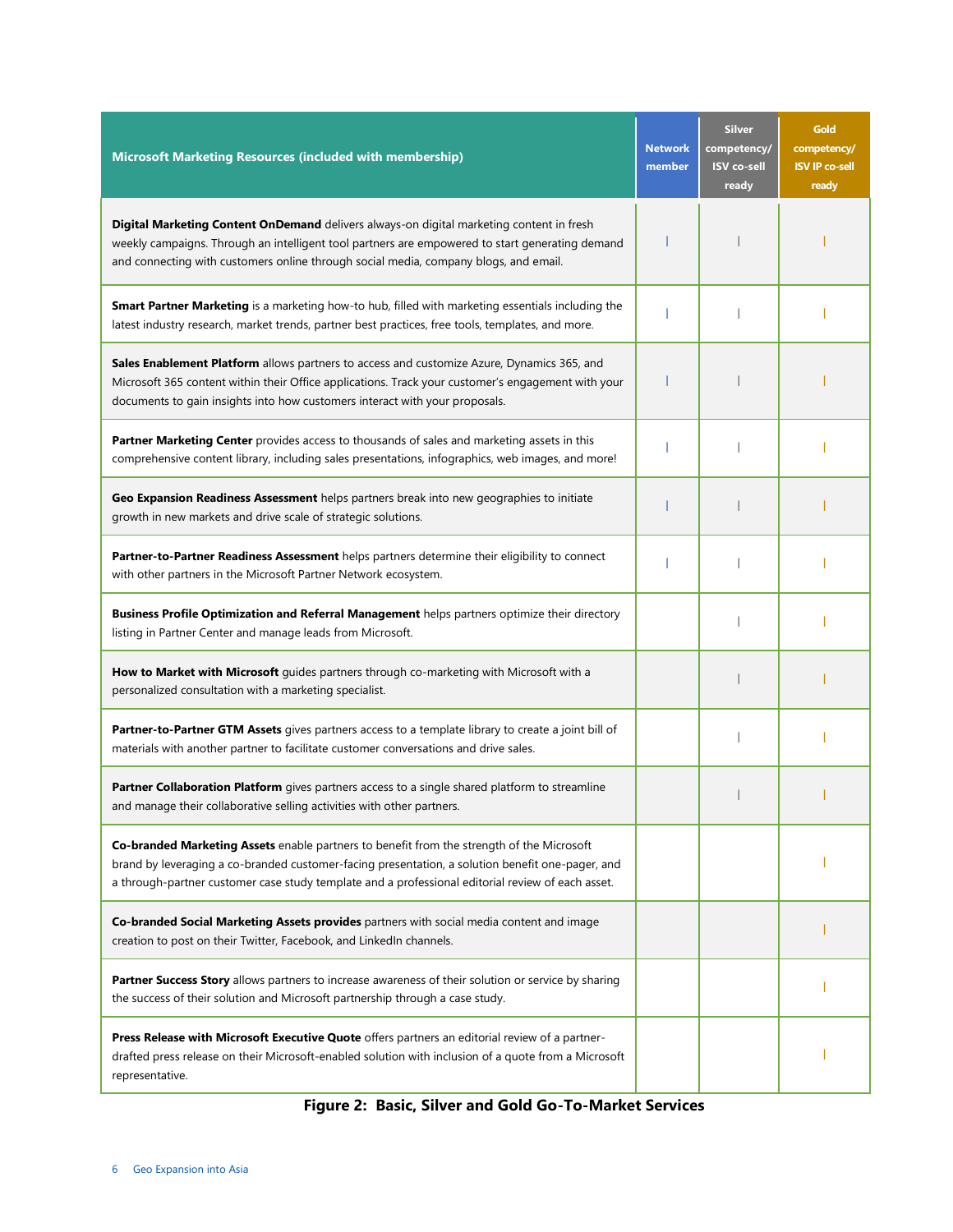| Go-To-Marketing with Microsoft Offers available for Purchase                                                                                                                                                                                                                                                                                                                                                            | <b>Silver</b><br>competency/<br><b>ISV</b> co-sell<br>ready | Gold<br>competency/<br><b>ISV IP co-sell</b><br>ready |
|-------------------------------------------------------------------------------------------------------------------------------------------------------------------------------------------------------------------------------------------------------------------------------------------------------------------------------------------------------------------------------------------------------------------------|-------------------------------------------------------------|-------------------------------------------------------|
| Global expansion enablement workshop - An in-person or virtual workshop with professional expert help<br>outlining a GTM plan, messaging and positioning, competitive analysis, and specific marketing campaign<br>calendar for your target geography, as well as expert analysis and advice.                                                                                                                           |                                                             |                                                       |
| Sales Journey Assessment (Secret Shopper) - Secret shopper assessment and improvement plan for<br>customer buying experience                                                                                                                                                                                                                                                                                            |                                                             |                                                       |
| Mini Commercial - Showcases the value of your offering jointly with Microsoft, the mini-commercial engages<br>your target audience with rich motion graphics and high impact messaging. The mini commercial utilizes an<br>actionable CTA which allows the partner to drive the target audience to other desired content.                                                                                               |                                                             |                                                       |
| Video Case Study - Customer success stories are a proven sales or marketing tool. A video highlighting how<br>your customers are succeeding takes some of the effort out of the sales process.                                                                                                                                                                                                                          |                                                             |                                                       |
| Partner-to-Partner premium co-branded marketing materials - Get the core marketing assets you need to<br>get your products in market, generate demand, and expand your business. With our P2P Marketing BoM, you<br>will receive assets that can be leveraged across a variety of channels, supporting your joint sales and marketing<br>efforts.                                                                       |                                                             |                                                       |
| Sales enablement materials - Sales Enablement assets that you can use with your sales team to reach your<br>ideal target audience, with an actionable message, and grow your sales.                                                                                                                                                                                                                                     |                                                             |                                                       |
| Creating cloud offers & value proposition workshop - The Solution Definition Workshop utilizes research<br>and proven best practices to help you (1) optimize cloud solutions and offers, (2) target your best prospects, (3)<br>develop a differentiated value proposition to help you stand out relative to your competition, and (3) create<br>messaging pillars that will generate leads and sales.                 |                                                             |                                                       |
| Sales and Marketing Campaign Workshop - helps you generate more leads and higher quality leads for your<br>cloud solutions. Selling "Software as a Service," "cloud," or "subscription-based" products and services differs<br>from traditional offerings. The workshop helps you optimize your marketing for cloud-based solutions and<br>align it with your sales efforts to generate more leads and revenue.         |                                                             |                                                       |
| Custom digital marketing content on-demand platform - Next-generation automated content marketing<br>engine that enables partners to launch impactful Microsoft digital campaigns at scale through channel<br>partners' social media using the PartnerOn platform.                                                                                                                                                      |                                                             |                                                       |
| 12-month marketing campaign content for digital marketing content on-demand - Year-round<br>campaigns to launch your solutions at scale with digital marketing content customized to tell your unique story<br>to customers and channel partners through the PartnerOn platform and your existing social media channels.                                                                                                |                                                             |                                                       |
| Digital eBook - Skillfully constructed eBooks are powerful digital marketing tools that provide thought<br>leadership, while educating prospects about a specific topic and building credibility. eBooks are a great way to<br>generate qualified leads. Use your eBook on a dedicated landing page, create social posts with quotes or tips,<br>give it away at conferences or as a leave-behind in customer meetings. |                                                             |                                                       |
| Thought leadership bundle - Thought leadership marketing has emerged as one of the most powerful ways<br>to establish credibility, connect with prospects, and accelerate growth.  Position your company as a leader<br>through best-in-class content. Your 3-tier thought leadership campaign includes three blogs, an Infographic<br>and an eBook.                                                                    |                                                             |                                                       |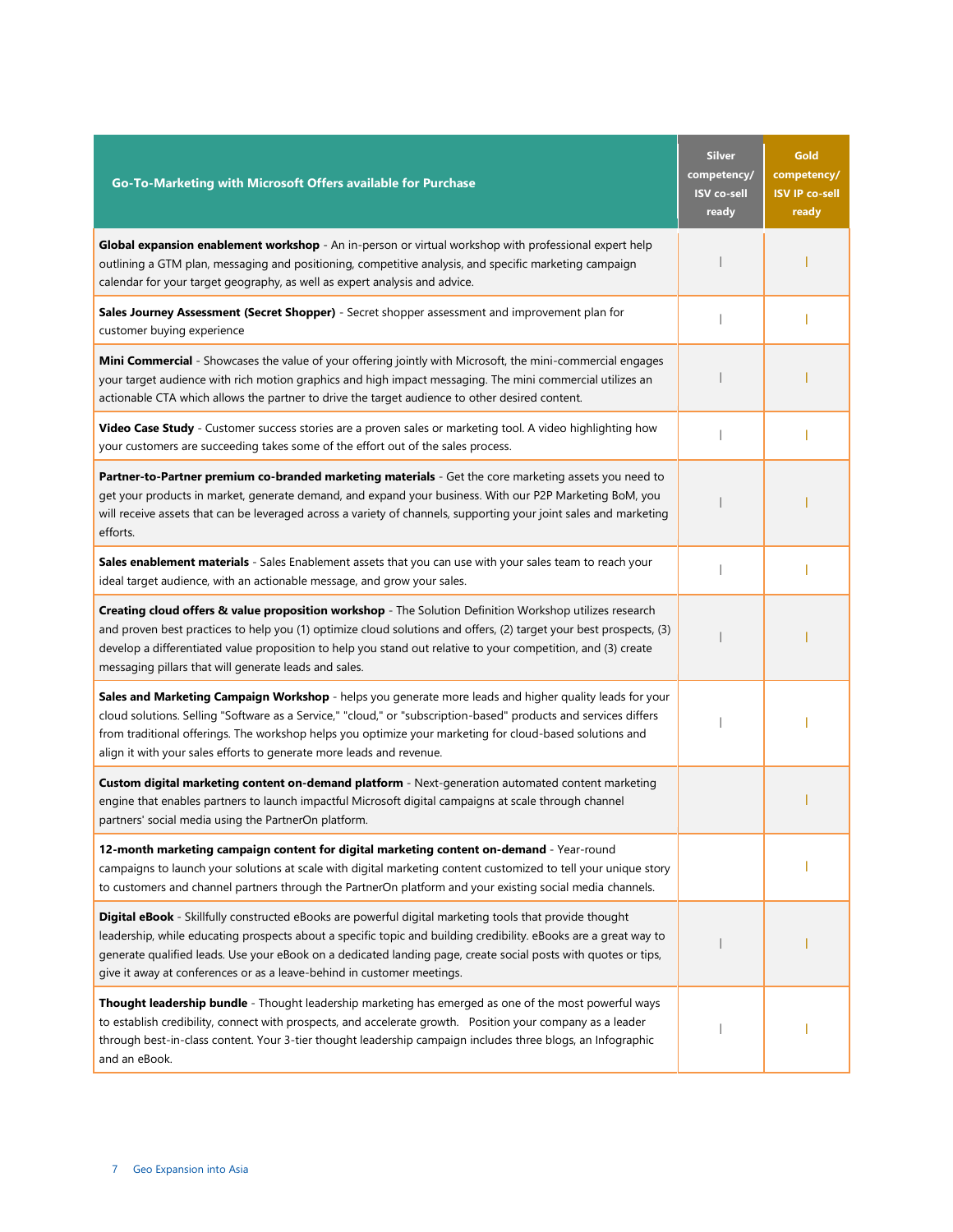| Lead Generation Campaign Assets (Campaign in a box) - Initiate your co-branded presence with Microsoft.<br>Establish your joint value proposition with Microsoft through an introductory set of lead generation campaign<br>assets that enable you to drive your own demand.                                                                                                                                        |  |
|---------------------------------------------------------------------------------------------------------------------------------------------------------------------------------------------------------------------------------------------------------------------------------------------------------------------------------------------------------------------------------------------------------------------|--|
| Lead Generation Campaign (Fully Managed Campaign for single solution) - Initiate your co-branded<br>presence with Microsoft & drive prospects in relevant accounts. Target multiple prospects within your most<br>relevant accounts to fill the top of the funnel and identify new contacts in the buying committee. The service<br>features 1 partner solution.                                                    |  |
| LinkedIn account-based media package - Allows partners to precisely reach & engage decision maker at<br>your target accounts, on the world's largest professional network. Leveraging first-party LinkedIn company and<br>profile data, partners can target the accounts and individual that matter most.                                                                                                           |  |
| Boost your business - Digital Demand generation Program for Microsoft Partners in Western Europe. We<br>support partners to: Expand your reach, captive your target audience and connect with prospects the moment<br>they express their interest in your organization.                                                                                                                                             |  |
| To-customer webinar support - A live, recorded webinar featuring your business and/or solution that reaches<br>a target list of customers or partners. Target lists are available for purchase.                                                                                                                                                                                                                     |  |
| Website accessibility assessment service - Ensure your customer-facing website supports web content<br>accessibility guidelines with a website assessment engagement. Process provides guided remediation<br>recommendations to improve navigation for accessibility standards, and awards recognition for passing a final<br>review.                                                                               |  |
| Video accessibility subtitle caption service - Ensure your customer-facing marketing videos support web<br>content accessibility guidelines with the addition of subtitle captions. This service will provide transcription and<br>final subtitled video output to ensure your videos are accessible to all customers.                                                                                              |  |
| Sales enablement platform - Increase your sales productivity - create, send and track content in minutes with<br>Qorus Content Hub! Work with your sales and marketing content through a central hub for your business. Its<br>already stocked with no cost Microsoft content and can easily be connected to your SharePoint, Teams or<br>OneDrive content.                                                         |  |
| SmartProfile tele lead generation - Account based tele lead generation campaign.                                                                                                                                                                                                                                                                                                                                    |  |
| Partner-to-Partner 90-minute consultation - 90-minute phone or web conference consultation designed to<br>drive an immediate improvement in the partner's channel program                                                                                                                                                                                                                                           |  |
| Partner-to-Partner sales enablement virtual workshop - Workshop covering every aspect of developing a<br>productive channel: Why channels work and why they don't, building a value proposition for partners, 10-step<br>partner recruitment program, partner compensation, and partner management                                                                                                                  |  |
| Partner-to-partner readiness workshop - End-to-end channel development program and Partner-to-Partner<br>Business Design Session with an expert consultant to help partners gain clarity on how to expand their business<br>through partnerships                                                                                                                                                                    |  |
| Social selling coaching program - Learn how to maximize your social selling impact leveraging LinkedIn and<br>other social connectors.                                                                                                                                                                                                                                                                              |  |
| GTM accelerator - Unify your leadership team around a solid GTM plan—in one day. Everyone will have<br>confidence in the why what, and how of your business. It's Go-To-Market software with a dedicated expert,<br>replacing traditional methods with a collaborative, rapid, and iterative approach, allowing you to stay ahead of<br>the market. You will never settle for traditional methods or results again. |  |

**Figure 3: Additional Go-To-Market Services**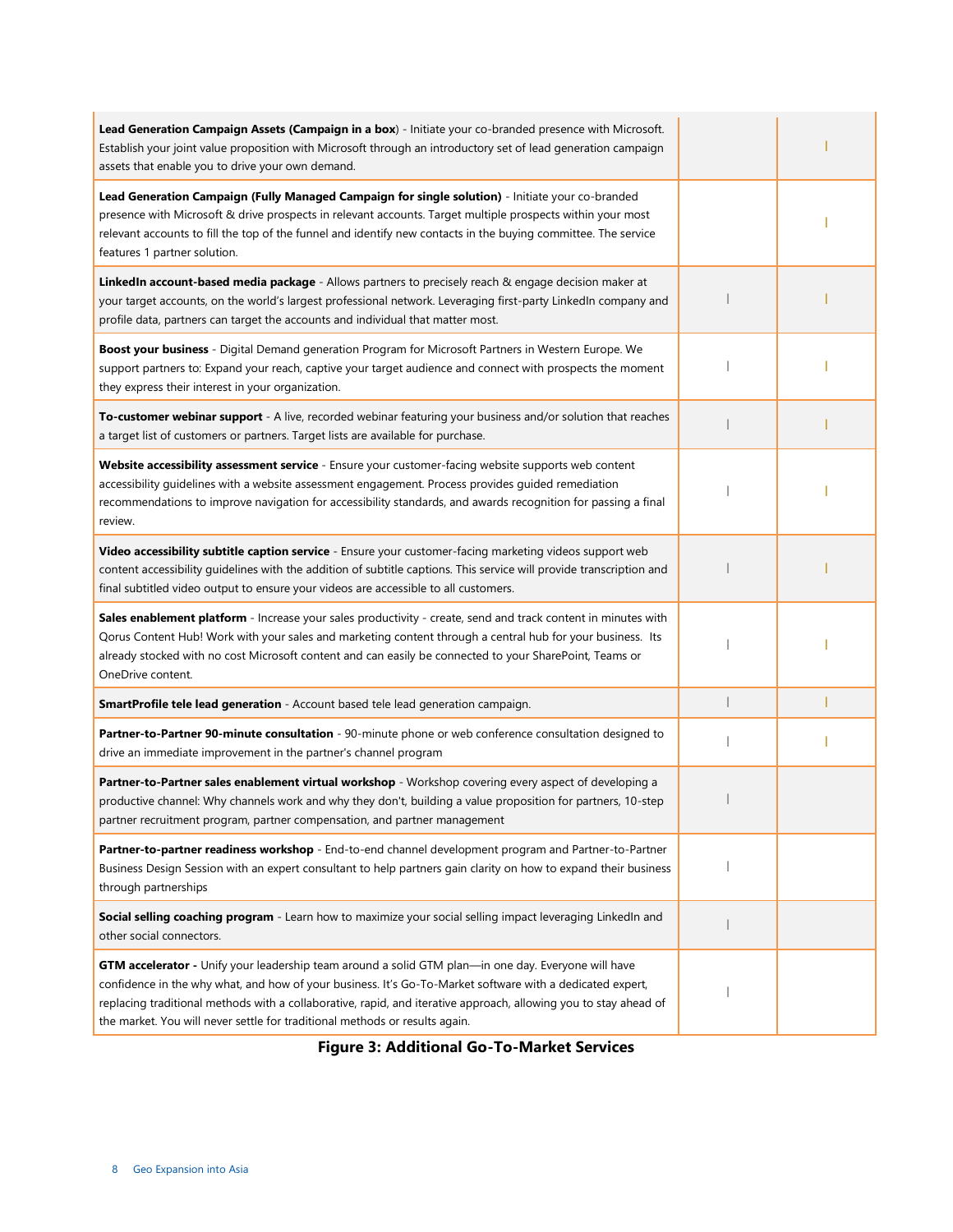#### **Local and Regional Marketing with Microsoft**

Partners entering new markets should seek out Microsoft joint marketing possibilities. Table 2 details team member roles that may assist in regional co-marketing opportunities. Table 3 includes examples of Microsoft-supported regional marketing activities.

| <b>Role</b>                                                     | <b>Duties</b>                                                                                                                                                                                                                                                    |
|-----------------------------------------------------------------|------------------------------------------------------------------------------------------------------------------------------------------------------------------------------------------------------------------------------------------------------------------|
| Go-To-Market Partner<br><b>Marketing Advisors</b><br>(PMA)      | Accounts for joint Microsoft marketing activities with Co-Sell-ready<br>Independent Software Vendors (ISVs) and System Integrators (SIs). These roles<br>exist in all countries and are focused on specific products, such as Teams, O365,<br>Azure or Dynamics. |
| Go-To-Market<br>Lead/Partner Marketing<br>Manager<br>(PCMM/PMM) | Leads a country or region's Partner marketing advisor team.                                                                                                                                                                                                      |
| Partner Development<br>Manager (PDM)                            | For Managed Partners, PDMs Manage ISVs both globally or regionally.                                                                                                                                                                                              |
| Area Consumption<br>Lead (ACL)                                  | Drive increased consumption across Microsoft's Azure, Bizapps and Modern<br>Workplace workloads.                                                                                                                                                                 |
| <b>Enterprise Channel</b><br>Managers (ECM)                     | Own the Co-Sell pipeline and assists in Microsoft organization navigation.                                                                                                                                                                                       |

#### **Table 2: Local Go-To-Market Support Team Members**

| <b>Event</b>                        | <b>Description</b>                                                                                                                                               |  |  |  |
|-------------------------------------|------------------------------------------------------------------------------------------------------------------------------------------------------------------|--|--|--|
| Partner Pitch/Speed-<br>Dating Days | Nominated ISVs attend single or multi-day sessions that connect them with<br>Microsoft Account Teams                                                             |  |  |  |
| Microsoft Meetups                   | Community of professionals meets regularly to talk all things Microsoft.<br>Meetups are typically endorsed, attended, or co-presented by Microsoft<br>employees. |  |  |  |
| Digithons                           | Customer-focused visits attended by 8-10 Microsoft-selected ISVs over 1-2<br>days.                                                                               |  |  |  |
| Discovery Days                      | Microsoft-organized customer-focused events that showcase company tools<br>such as M365, Dynamics 365, Bizapps, or Al.                                           |  |  |  |
| Webinars                            | Customer-focused webinars that showcase specific Microsoft tools with quest<br>ISV speakers.                                                                     |  |  |  |
| Landing Weeks                       | Event series for associated Partners focused on products such as Teams.                                                                                          |  |  |  |
| <b>Community Calls</b>              | Regularly scheduled internal Microsoft meetings featuring a<br>rotating<br>nominated Partner.                                                                    |  |  |  |
| <b>Monthly Newsletters</b>          | Partners may be featured in monthly internal Microsoft newsletters that are<br>circulated throughout the organization.                                           |  |  |  |
| <b>Microsoft Microsites</b>         | Some Subsidiaries have regional Microsoft websites which can feature Partners.                                                                                   |  |  |  |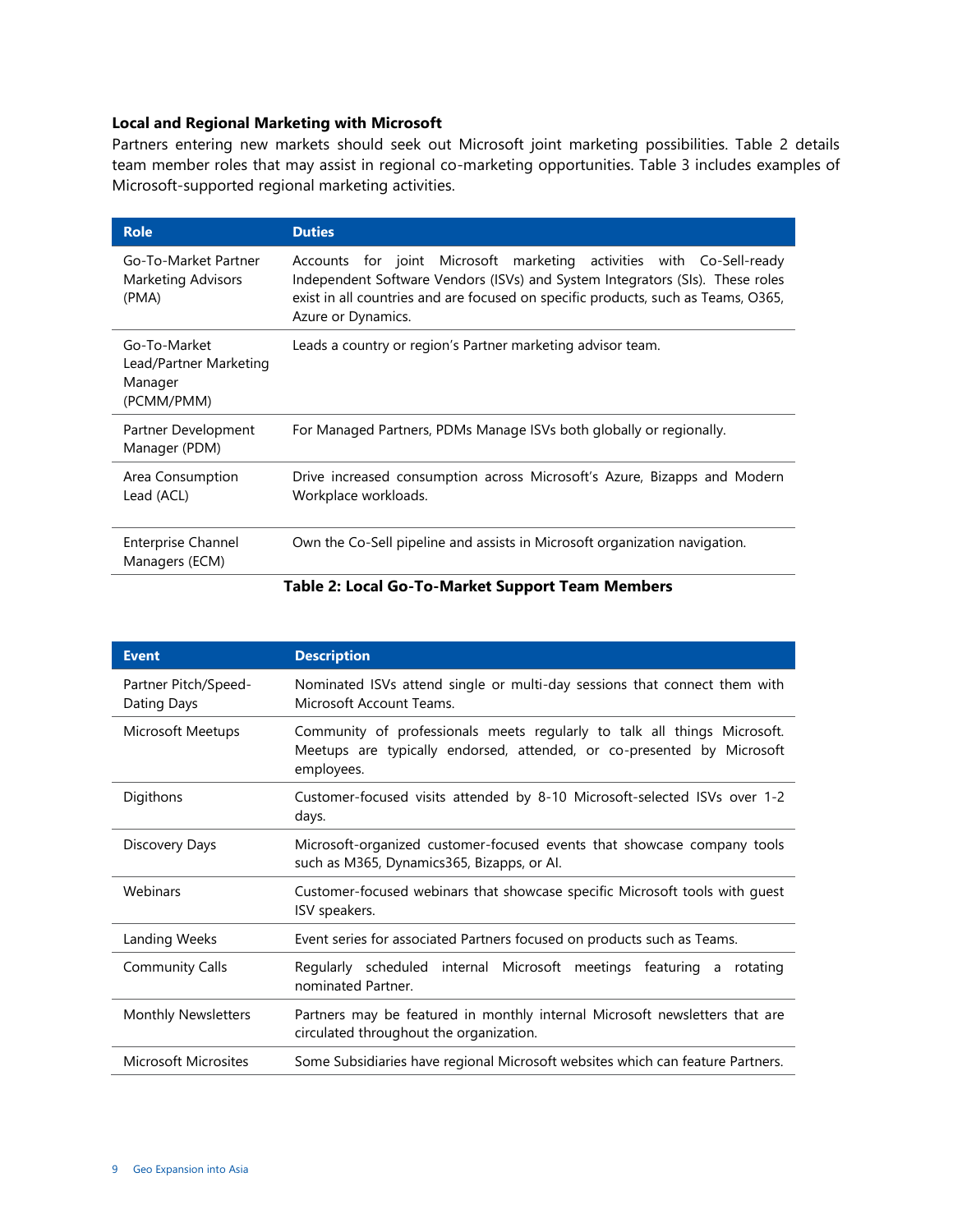| Microsoft Technology<br>and Experience Centers | Microsoft demonstration centers that showcase selected customer or Partner<br>solutions. The 50-plus global centers also feature sessions on ideation,<br>strategy, architecture, prototypes, hackathons, and associated workshops. |
|------------------------------------------------|-------------------------------------------------------------------------------------------------------------------------------------------------------------------------------------------------------------------------------------|
| Inspire Conference                             | Microsoft's annual Partner conference. This annual sales kick-off is a great<br>resource for finding new partners or meeting global Microsoft teams.                                                                                |
| Ignite Conference                              | Microsoft's annual technical conference and roadshow for customers. This<br>event is useful for Partners that cannot travel to the United States as it tours<br>internationally.                                                    |

|  |  | Table 3: Microsoft-Supported Regional Marketing Activities |  |
|--|--|------------------------------------------------------------|--|
|  |  |                                                            |  |

#### **Partner 2 Partner (P2P)**

It is important to have an adaptable approach to serving new markets. This can include changing and augmenting business models, reassessing where products and services fit in the end-to-end customer journey and determining gaps. A key strategy to enable a successful Geo Expansion in this context is finding the right go-to-market Partners that have local relationships and local language capability. Collaborating on sales and go-to-market activities can reduce the cost of selling into new markets and increase the efficiency of solution delivery, ultimately leading to faster ROI.

Microsoft has more than 80,000 Partners globally across the technology and industry spectrum. Linking up to this network makes it possible to access a vastly greater customer ecosystem, including markets that a Partner might not be able to access on its own. The right partnerships can open the door to unlimited opportunity.

Partners are advised to engage in Microsoft's P2P program as part of any Geo Expansion initiative. Through this program, Microsoft will connect Partners to help expand their business into new markets as depicted in Figure 4. P2P is also incorporated into the Co-Sell program so any number of Partners can work together on opportunities with a Microsoft seller engaged.



**Figure 4: Accessing Markets and Creating Solutions with P2P**

#### **Partnering Readiness**

Combining business forces can be central to a company's success in a new market. To ensure success, Microsoft provides a Partnering Readiness Assessment. A link to the assessment can be found in this document in *Further Resources and Appendices*.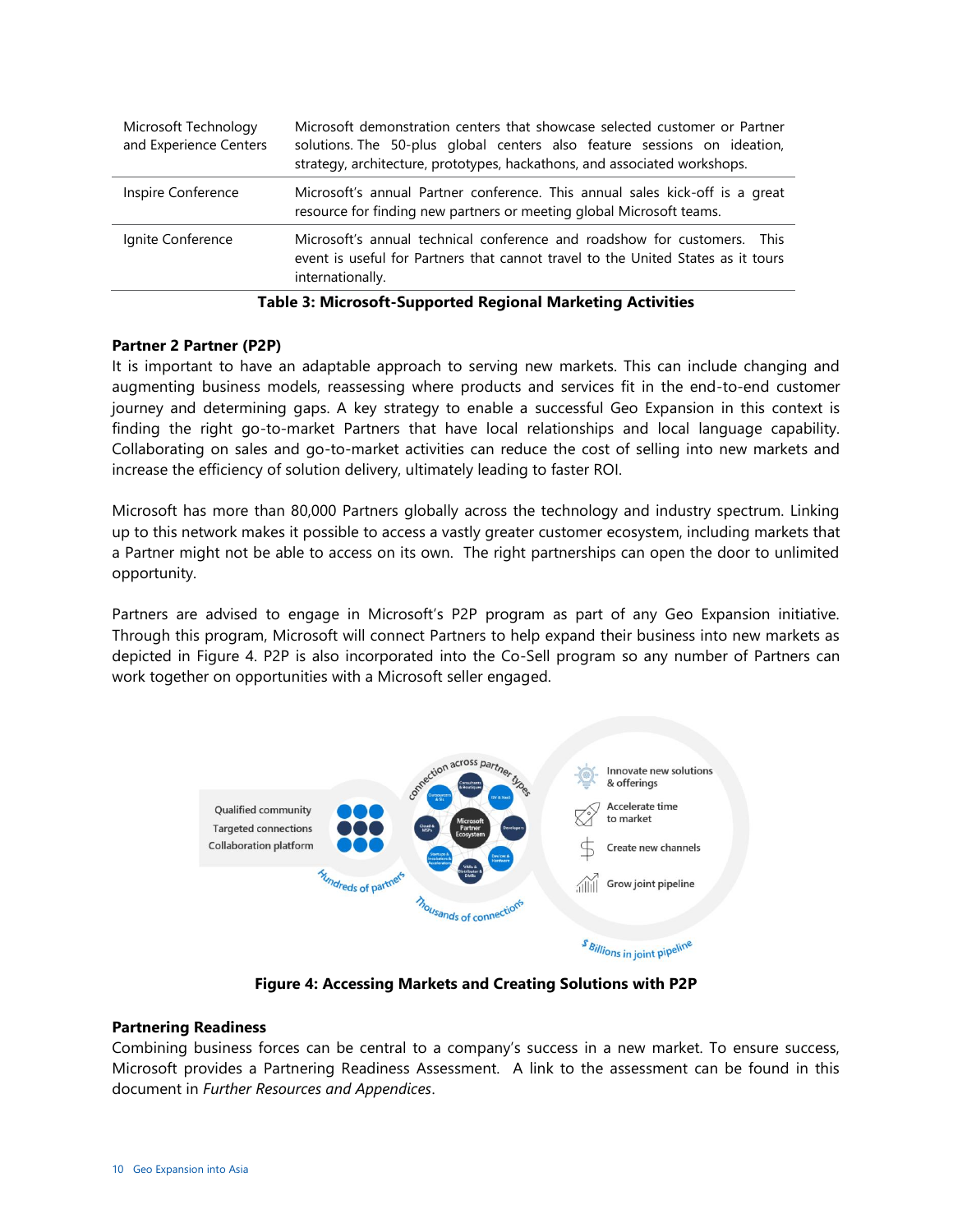#### <span id="page-12-0"></span>**International Trade Agencies**

A little known, but incredibly valuable resource for entering new markets is government trade agencies. Many trade agencies provide free or heavily subsidized support to Partners headquartered in their country. The mandate for these agencies is to grow exports of their home companies to foreign markets, and to grow export-backed jobs in the home country. Some of the areas that trade agencies can assist with include:

- Introductions to key industry professionals, prospective buyers, and business partners in the target geography.
- Attendance on regional trade "missions" to learn more about a given market.
- Assistance with marketing campaigns (email, mail, and telephone).
- Hosting of marketing events at an official government venue, and on certain occasions with the presence of an ambassador or local official.
- Invitations to trade dinners and other networking events.
- Sharing of market reports.
- Best practice advice on how to approach individual markets.
- Market acceleration funding.

In Asian markets, where strong relationships are usually required before two parties go into business together, trade agencies can assist in making key introductions to their industry contacts to help jumpstart the relationship-building process. Certain agencies also provide lead generation and business development services to Partners, such as telephone or LinkedIn campaigns.

However, this kind of support will only be effective if the Partner has done the necessary pre-market entry planning, validated their offering in the market, and, if possible, already has a customer base in the market. Like relationships with prospects and customers, Partners should regularly engage with their trade agency counterparts to receive the maximum benefit.

A list of international Trade Agencies can be found in the Appendices section. In the case of many countries, trade agency support will also be available at a regional or state level.

For example, in the United States, the U.S. Commercial Service is the government trade agency responsible for supporting American businesses in the traded service sectors. Specifically, Trade.gov helps businesses to start up, innovate, and ultimately achieve global success in markets outside the US.

The U.S. Commercial Service also provides American companies with promotional services through a service called Single Company Promotion. These promotional events can be tailored to the requirements of the Partner, such as technical seminars, press conferences, luncheons, dinners, or a reception. The U.S. Commercial Service will also conduct targeted direct mail or e-mail campaigns to key contacts. This is an effective way to attract senior-level management to a focused event, a task more difficult if carried out by the Partner alone, especially if their brand is unknown in the new market.

#### **Industry Association Alignment**

Partners should not discount the value of engaging with in-market industry associations for both networking opportunities and market research. Associations often hold knowledge-sharing workshops where Partners can communicate with and learn from their industry counterparts in that market.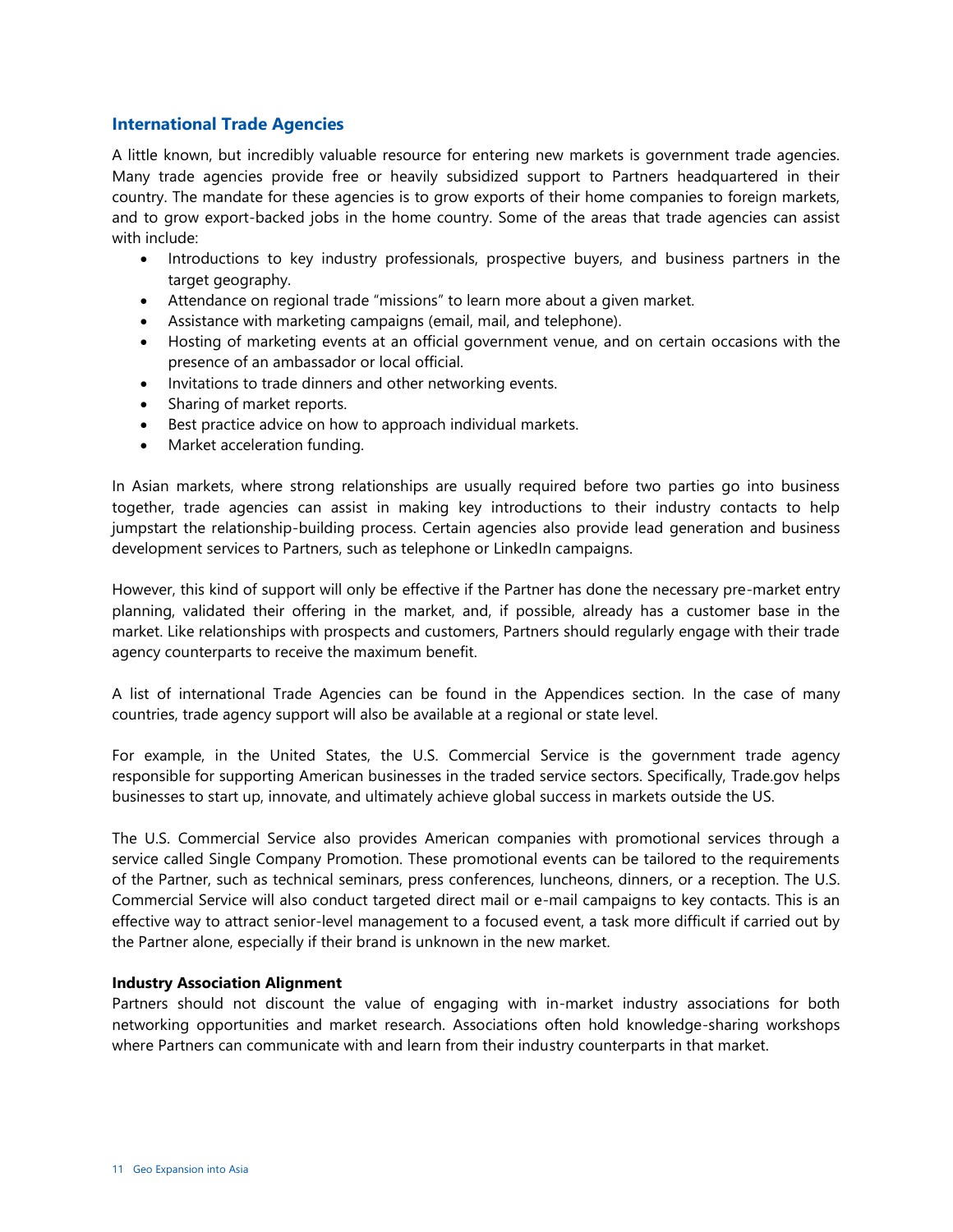Associations generally welcome the idea of hosting Partner-driven seminars and workshops as they add value to their annual membership fees. These events are a great way to build credibility in a market, develop pipeline, and anchor an event to invite key customers and prospects.

#### <span id="page-13-0"></span>**Options for Geo Expansion into Asia**

Often businesses only consider one way to enter a new market: opening a physical office with on-theground staff. This is only one of many available alternatives to enter a new market. Other options come with their own risks and costs. Choosing a strategy is not always straightforward. A business may choose to engage in more than one approach during their Geo Expansion journey. Below is a review of several strategies and their corresponding risks and benefits.

#### **Fly In – Fly Out Method**

#### **Risk Level: Medium**

#### **Cost: High Travel Costs/ Low Recruitment and Set-up Costs**

The early stages of Geo Expansion, such as scoping a market and building a pipeline, can be accomplished from one's home geography with regular trips to Asia.

The trips may be taxing in terms of physical endurance and cost, especially if a large deal is about to close, multiple people are needed to complete the deal, and jetlag due to the long distance is a major factor. In this method, moved or cancelled meetings and urgent last-minute events can present problems. Additionally, in Asia in particular, customers may perceive that a company without a full physical presence might not be fully committed to setting up operations for the long term in the new geography.

The final factor to consider is managing relationships across time zones. It can be difficult to be reactive to customers in an Asian time zone. Issues will undoubtedly occur at unsociable hours in the home time zone, and delayed responses can make a business relationship difficult.

#### **Relocation and Incorporation**

#### **Risk Level: Low**

#### **Cost Level: High**

Relocation and incorporation are the most well-known and often considered methods for Geo Expansion. Incorporating in a new geography can be relatively easy in some Asian countries but incredibly difficult in others, with legal costs, regulations, and tax implications to consider. However, once set up, a legal presence can make business transactions much easier.

The cost of incorporation also varies by country. Many businesses choose to incorporate in Singapore due to its central location within Asia, favorable tax rate, and lack of of government corruption.

When relocating an employee, there are many factors to consider such as cost and availability of schooling, suitable housing, transportation options, health insurance, and medical facilities. Additionally, a lone relocated employee will need a great deal of marketing, administration, finance, and legal support in their new territory. Relocating someone carries some costs and risks such as:

- Recruitment costs of backfilling the designated person's position in the home country.
- Risk of an employee wanting to return home because they cannot settle in the region.
- Risk of an employee not adapting to business in Asia, resulting in lost opportunities.
- Acceptance that the person may not have a pre-established network to start business development activity. Success will require patience from the head office.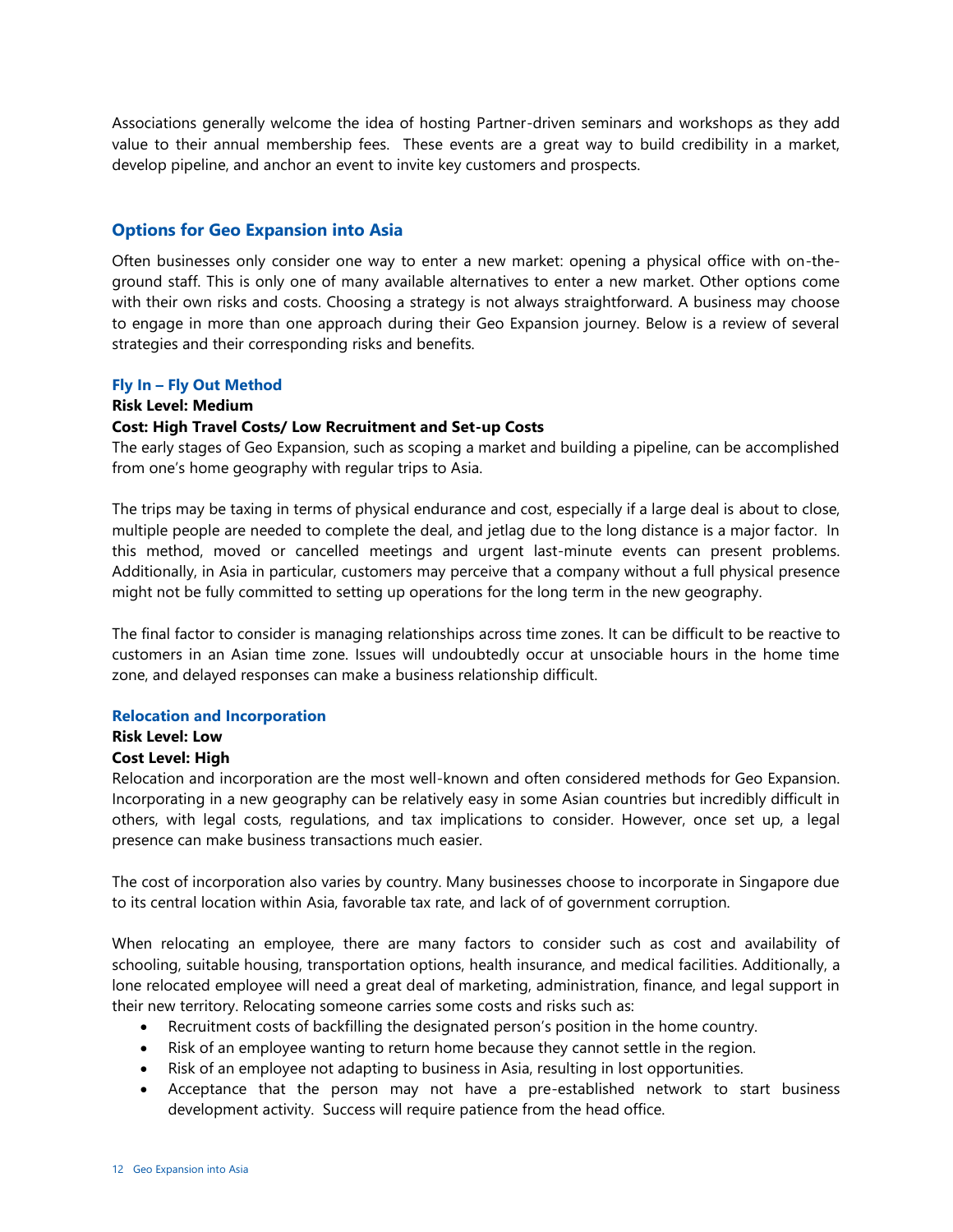#### **Incorporate and Hire Locally**

#### **Risk Level: Low**

#### **Cost Level: Medium**

Incorporating and hiring locally can be quite profitable if managed correctly. The local hire will understand the language, customs, and culture of the country and surrounding areas alongside having a network of relationships in-country, a key component to doing business in Asia. Possessing a set of ready-made contacts can be a great head start for a business, and hiring local employees speaks volumes to the business' commitment to Geo Expansion.

The process of incorporating a local partner can vary significantly from country to country. Other important considerations include:

- Legal process and time associated with setting up bank accounts. The timeframe for setting up bank accounts in some countries can take two months or more.
- Familiarity with local banking and taxation regulations to ensure compliance.
- Ensuring a qualified local operations and payroll partner is selected.
- The working visa application process varies in time and complexity by country.
- Allowing recruiters time to vet candidates properly. Being diligent in interviews and selection.
- Being careful with first hires and making the time to meet them. An unsuitable first match can result in time lost and sets Geo Expansion plans back significantly.

#### **Do Nothing**

#### **Risk Level: Medium**

#### **Cost: Low**

While Asia is the land of opportunity for some, it is not a perfect fit for all. If an Asia presence does not fit with the overall business strategy or there is priority and room to grow in the home geography, it might be better to stay the course.

A business that is not fully mature domestically and doesn't have the resources to support Geo Expansion might find it best to simply stay on top of the trends and technology in Asia until there is a better time to expand.

#### **Proving the Market by Partnering**

#### **Risk Level: Low Cost: Medium**

Proving a market can go beyond a logical evaluation to a proof of concept style approach. One way to do this is to build a pipeline of commercial sales through outsourced business development.

A market entry business with existing potential customer and channel sales partner contacts is a low-risk option that allows a business to test the market without a large investment. This can be particularly important in countries where communication in English is a barrier. In this scenario, a team of people inregion represent the business, follow up on leads and deals, and build relationships with target customers.

Those uncomfortable with making the full Geo Expansion investment can establish their presence and pipeline in Asia before fully investing. This presence can include an office address in region, lead generation, business development, and marketing support.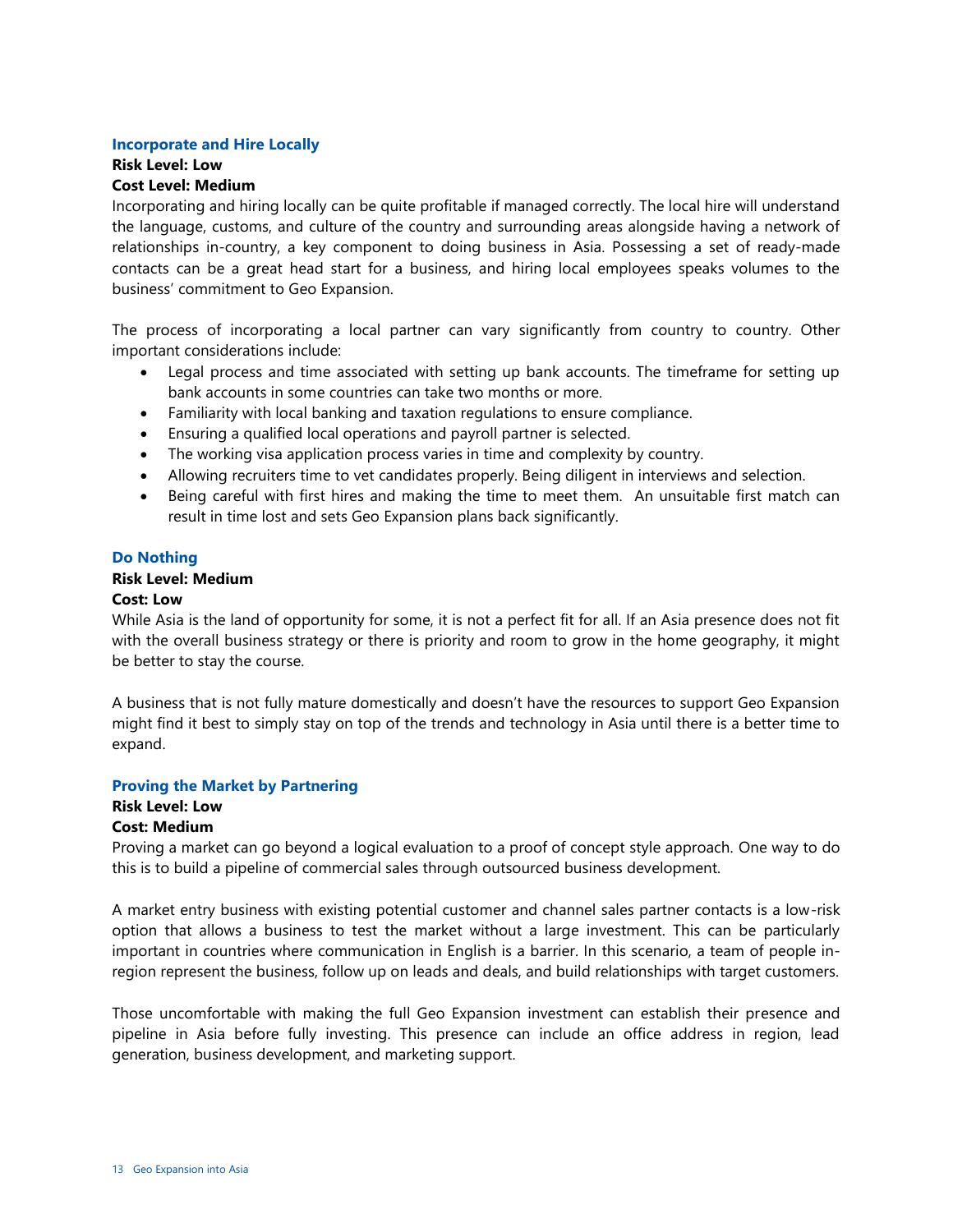Proving the market through an outside company offers:

- The ability to land and expand in Asia without wholesale investment or incorporation.
- Immediacy in Asia a mandatory requirement in many Asia based RFPs.
- Regular in-person connections to both existing customers and new prospects.
- Experience and cultural knowledge on the ground without lead time.
- A pipeline and platform on which Partners can make well-balanced resourcing decisions.
- Microsoft's Geo Expansion team can connect partners with companies in Asia who can provide these services. More details are in appendices.

#### <span id="page-15-0"></span>**Other Considerations**

#### **Asia is large and diverse**

With a total of 48 countries in one region, Asia is not only the largest and most populous continent in the world, it is the most diverse. To expand throughout Asia and navigate its different Microsoft Subsidiary Organizations requires a significant amount of time.

Due to Asia's vast size, expanding into all of Asia in one effort is an almost impossible task. Partners are advised to not consider Asia as a single market, but as multiple markets which differ significantly based on language, culture, technology maturity, and spending power.

A Geo Expansion strategy that prioritizes individual markets and approaches them one at a time can yield better results than trying to enter the entire region all at once. One reason for this priority-phased approach is that personnel, resource, and travel expenditure investment of entering multiple markets can be overly cumbersome. Partners should pinpoint their target markets and work with the local Microsoft teams to build traction on an individual country basis.

#### **Commitment and a physical presence**

Commitment to the region is essential for any Partner in the region. Buyers expect to see a local presence or at minimum locally established partnerships. It is mandatory to have a local distributor in place in many countries, and in many cases, this is a requirement in domestic RFP processes.

#### **Patience is critical**

Patience is crucial for any partner expanding into Asia. Plan for at least two years to start creating a footprint.

Furthermore, Asian companies may be risk adverse. Employees often enjoy the job security of staying in one position long-term. The result is consensus-driven change, meaning slow sales cycles involving multiple stakeholders. Risk aversion may present itself during vendor selection, where some countries may approach the process with rigidity and caution. In some places, it is typical to wait for an entire budget cycle to be approved before awarding business.

Last of all, as some parts of Asia are only now being approached by international software vendors, markets may not be familiar with all the available business operations improving technology. Partners may need to take the time to educate customers.

#### **Cloud Adoption in Asia**

Cloud adoption is a particularly important area to understand for SAAS-based ISVs. Historically, Asiabased companies were resistant to the cloud, due to lack of proximity to traditional data center hubs and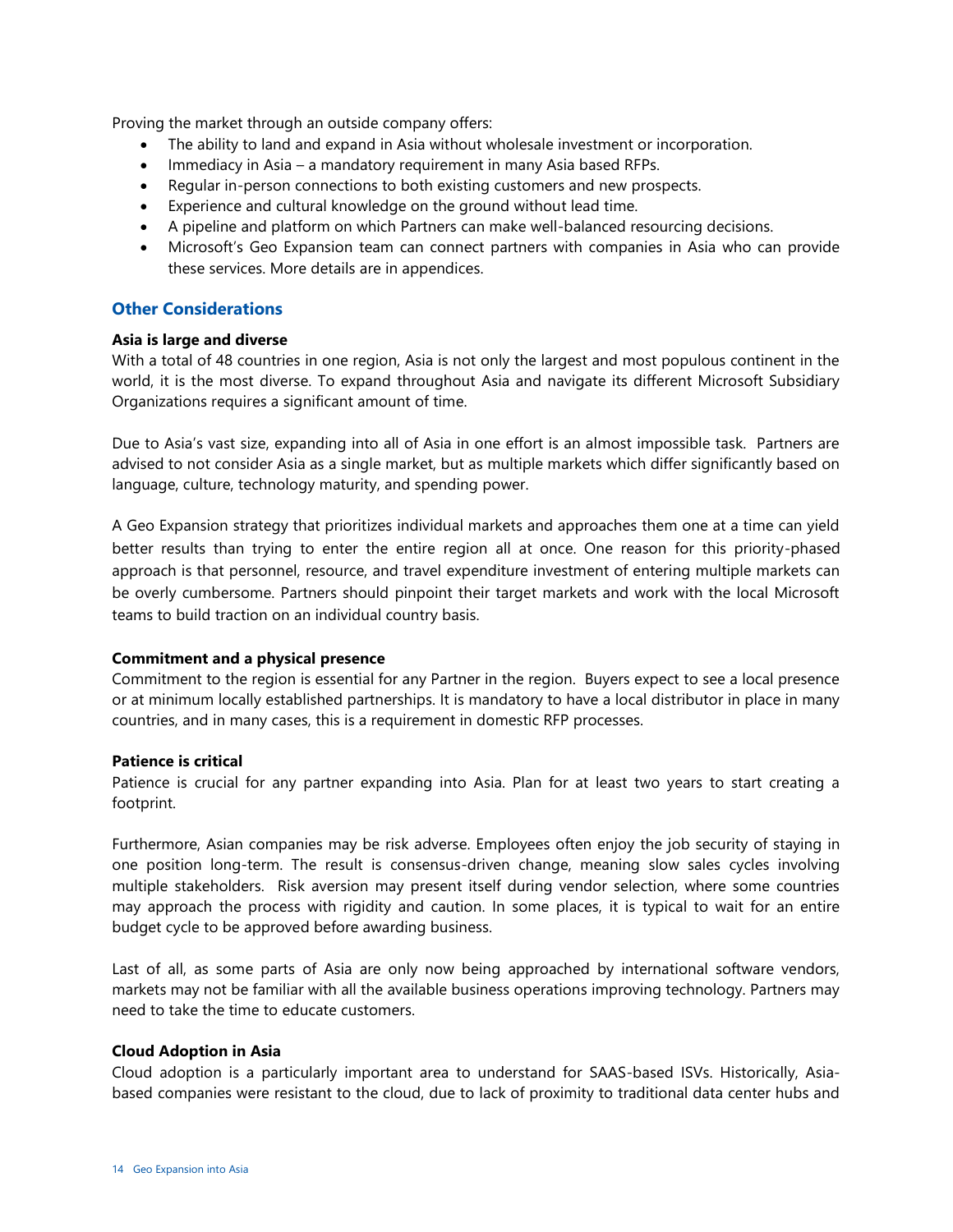government regulations restricting cloud usage. These limitations are shifting at a fast pace and once resistant parts of Asia are now largely recognized as cloud-ready.

There is a growing understanding that cloud-based technology has more benefits than traditional onpremise solutions, such as improved security, system elasticity, and staying current with latest versions. There are also an increasing number of local data centers shifting the Asia cloud landscape. Table 4 provides a snapshot of Asia's cloud readiness country by country and is based on 2018's Cloud Readiness Index.

| Rank.<br>Economy                   | CRI#01 International<br>Connectivity | CRI#02 Broadband<br>Quality | Green<br>and Sustainability<br>CRI#03 Power Grid,<br>Policy, a | CRI#04 Data Centre Risk | CRI#05 Cybersecurity | CRI#06 Privacy | Regulatory Environment<br>CRI#07 Government | Property Protection<br>CRI#08 Intellectual | CRI#09 Business<br>Sophistication | Ъ<br>CRI#10 Freedom<br>Information | CRI 2018 SCORE<br>TOTAL<br>[/100] | Rank Change |
|------------------------------------|--------------------------------------|-----------------------------|----------------------------------------------------------------|-------------------------|----------------------|----------------|---------------------------------------------|--------------------------------------------|-----------------------------------|------------------------------------|-----------------------------------|-------------|
| #1 Singapore                       | 7.0                                  | 9.5                         | 6.0                                                            | 4.6                     | 9.3                  | 9.0            | 9.0                                         | 8.9                                        | 8.5                               | 4.9                                | 76.6                              | $+1$        |
| #2 Hong Kong                       | 9.3                                  | 7.7                         | 4.4                                                            | 5.3                     | 8.1                  | 9.0            | 6.7                                         | 8.4                                        | 8.3                               | 7.1                                | 74.1                              | $-1$        |
| #3 New Zealand                     | 3.9                                  | 5.7                         | 7.2                                                            | 4.8                     | 7.2                  | 8.5            | 7.7                                         | 8.9                                        | 8.7                               | 8.6                                | 71.1                              |             |
| #4 Japan                           | 3.5                                  | 6.5                         | 5.3                                                            | 4.4                     | 7.9                  | 9.0            | 7.7                                         | 8.3                                        | 7.6                               | 7.1                                | 67.1                              | $+1$        |
| #5 Taiwan                          | 6.5                                  | 6.5                         | 4.5                                                            | 4.2                     | 8.1                  | 7.0            | 7.1                                         | 7.4                                        | 8.0                               | 7.6                                | 66.9                              | $+1$        |
| #6 Australia                       | 3.5                                  | 5.2                         | 4.1                                                            | 4.3                     | 8.2                  | 9.0            | 7.1                                         | 8.3                                        | 8.0                               | 8.4                                | 66.3                              | -2          |
| #7 South Korea                     | 2.8                                  | 7.4                         | 4.1                                                            | 4.3                     | 7.8                  | 8.5            | 8.0                                         | 6.3                                        | 8.4                               | 7.2                                | 64.8                              |             |
| #8 Malaysia                        | 2.5                                  | 5.5                         | 4.0                                                            | 4.1                     | 8.9                  | 7.5            | 7.9                                         | 7.6                                        | 7.8                               | 5.3                                | 61.0                              |             |
| #9 Philippines                     | 2.5                                  | 4.8                         | 4.5                                                            | 3.9                     | 5.9                  | 8.5            | 5.7                                         | 5.9                                        | 5.9                               | 5.9                                | 53.6                              |             |
| #10 Thailand                       | 2.7                                  | 6.9                         | 22                                                             | 3.8                     | 6.8                  | 4.5            | 5.4                                         | 5.0                                        | 7.7                               | 5.5                                | 50.6                              |             |
| #11 Indonesia                      | 1.7                                  | 5.5                         | 2.9                                                            | 3.8                     | 4.2                  | 6.5            | 5.6                                         | 6.4                                        | 6.7                               | 6.0                                | 49.4                              |             |
| #12 India                          | 1.1                                  | 4.7                         | 1.5                                                            | 3.4                     | 6.8                  | 6.0            | 5.9                                         | 6.3                                        | 6.1                               | 5.7                                | 47.4                              |             |
| #13 China                          | 1.0                                  | 4.9                         | 1.6                                                            | 3.7                     | 6.2                  | 4.0            | 6.6                                         | 6.4                                        | 6.5                               | 22                                 | 43.1                              |             |
| #14 Vietnam                        | 3.6                                  | 5.3                         | 2.1                                                            | 3.9                     | 2.5                  | 3.5            | 5.7                                         | 5.1                                        | 6.8                               | 2.6                                | 41.0                              |             |
| Comparison with non-APAC economies |                                      |                             |                                                                |                         |                      |                |                                             |                                            |                                   |                                    |                                   |             |
| Brazil                             | 3.1                                  | 4.9                         | 4.3                                                            | 3.9                     | 5.9                  | 4.0            | 5.1                                         | 6.0                                        | 5.7                               | 6.6                                | 49.6                              |             |
| Germany                            | 3.8                                  | 5.5                         | 7.7                                                            | 4.4                     | 6.8                  | 9.5            | 6.9                                         | 8.1                                        | 7.9                               | 8.5                                | 69.2                              |             |
| South Africa                       | 5.1                                  | 4.4                         | 1.8                                                            | 3.7                     | 5.0                  | 9.0            | 4.7                                         | 6.9                                        | 6.5                               | 8.0                                | 55.1                              |             |
| <b>United Arab</b><br>Emirates     | 4.1                                  | 6.0                         | 4.8                                                            | 4.4                     | 5.7                  | 5.0            | 8.9                                         | 8.1                                        | 7.9                               | 6.1                                | 61.0                              |             |
| United Kingdom                     | 5.9                                  | 5.9                         | 8.1                                                            | 4.3                     | 7.8                  | 9.0            | 7.7                                         | 8.9                                        | 8.2                               | 7.8                                | 73.5                              |             |
| <b>United States</b>               | 4.1                                  | 6.2                         | 6.2                                                            | 4.4                     | 9.2                  | 7.0            | 7.7                                         | 8.3                                        | 8.3                               | 7.6                                | 68.9                              |             |

**Table 4: Asia's Cloud Readiness**

#### **Patents**

Although governments are taking steps to improve patent enforcement, these steps may vary by country. It is also common for license breaches to occur unless closely monitored. The need for legal recourse for breaching software license agreements may appear. Partners should evaluate the desired country of expansion and consider a strategy for reduced patent enforcement, such as improved code base protection, frequent updates, and strong license key management.

#### **Cloud in China**

Overall, companies in China are willing to adopt cloud technology. However, the restrictions placed on the Great Firewall of China by the Chinese government make it difficult to achieve service without disruptions. System performance issues are to be expected with cloud-based software services hosted outside Chinese borders causing some companies to want in-country systems. Businesses may also be reluctant to have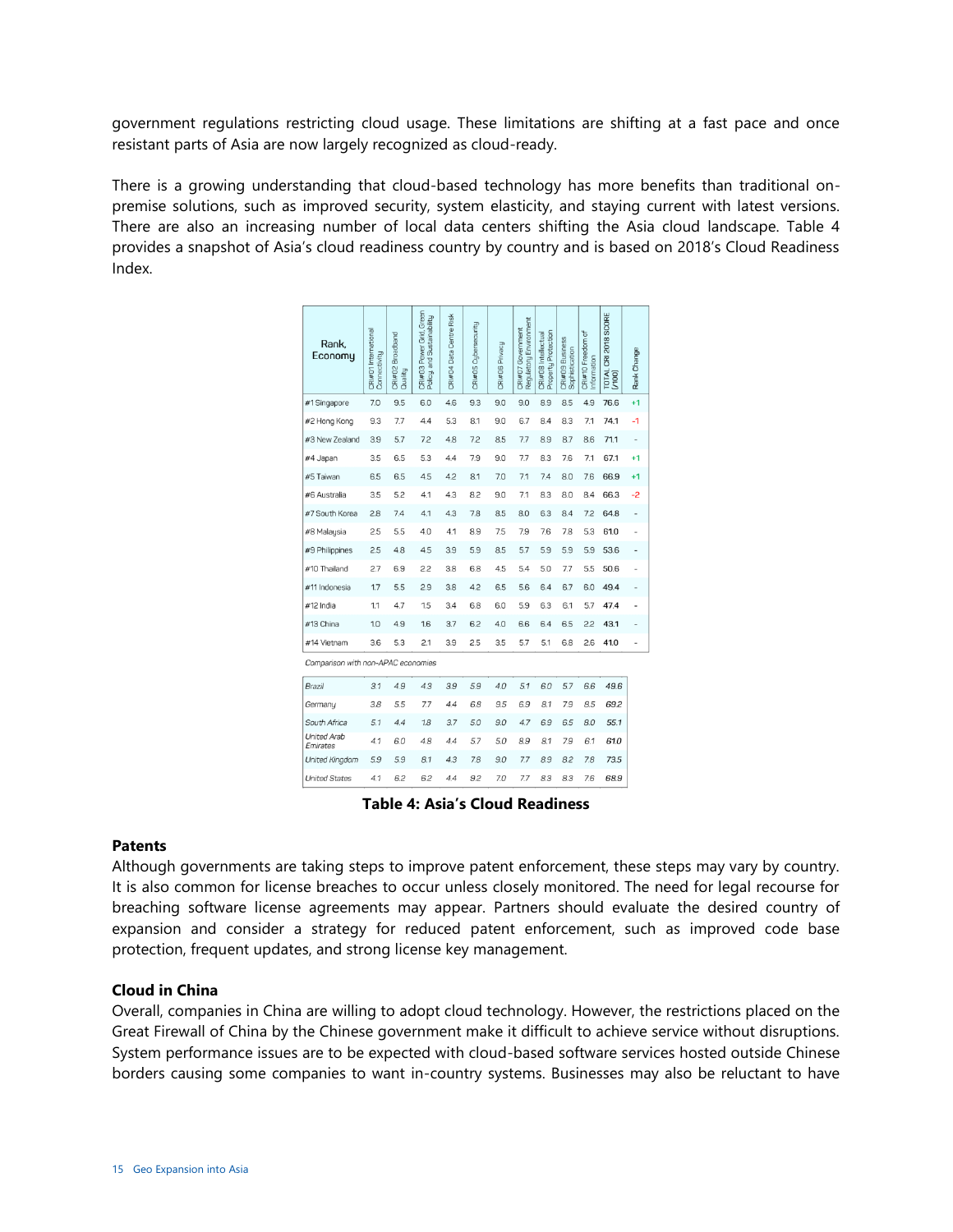company data in hosted environments due to security concerns. These attitudes are shifting as the world's technology market moves toward cloud-based computing at accelerating speed.

Partners targeting China might consider implementing a cloud service within China to remove sales barriers. However, this comes with hosting costs and legal processes. Another option is to host in one of the two free trade areas in Shanghai or Guangzhou. This requires local Partnership agreements that can deter vendors from making the investment. Decisions to host in China should be accompanied by legal advice to determine the best approach.

#### **Other China Considerations**

The Chinese Currency (RMB) is not a freely exchanged currency and the exchange rate is tightly regulated by the government. Only licensed traders domiciled in China are authorized to trade with foreign currency. Partners are advised to engage with a third-party Chinese company to address any currency trade regulation issues.

#### **Trade Wars**

The international trade war between China and the USA is having a fundamental impact on companies trying to break into the China market. To counteract the tariffs being placed on US-based companies, Partners must be flexible with price to stay competitive.

#### **Margin and Channel Distribution**

A Partner model in the Asia region is sensible, especially for countries where English is not the native language. Selling via distributors will mean that Partners can cover the market. However, the nature of selling via the channel also means that margin will need to be paid on successful contracts. Partners are advised to factor this cost of sale into their financial planning for the region. If Partners do not have a model in place, it may be advisable to create one.

#### **Price Sensitivity**

Asia is generally price sensitive, which is largely reflected by the [World Bank's](https://data.worldbank.org/indicator/NY.GDP.PCAP.CD?locations=Z4-8S-Z7) per capita GDP figures of each nation. Prices commanded in certain countries need to be adjusted accordingly for others. Companies in some regions may trend toward buying inferior solutions based on a lower price. According to the [World Bank's national accounts data](https://data.worldbank.org/indicator/NY.GDP.PCAP.CD?locations=Z4-8S-Z7), Singapore has the highest per capita GDP figure in the region. This translates to higher prices in Singapore than in surrounding countries. However, even in Singapore, the need for people to negotiate a "good deal" is culturally strong, making price levels generally lower than in Europe or the US.

In other markets, it is not uncommon to offer discounts upwards of 75% to close a deal. One of the reasons for such significant cost discounting is due to the "build versus buy" debate. Other factors are a low internal labor cost compared to international standard, a strong level of in-country technical expertise, and cultures that value bargaining.

This profile makes it a very challenging market for international companies selling an off-the-shelf product into the country because the "build it yourself" alternative is often a cheaper option than the offthe-shelf product.

The net result of all these factors is that international vendors, in any industry and any field, may be expected to reduce price expectations significantly in lower-cost markets. Partners may consider a tiered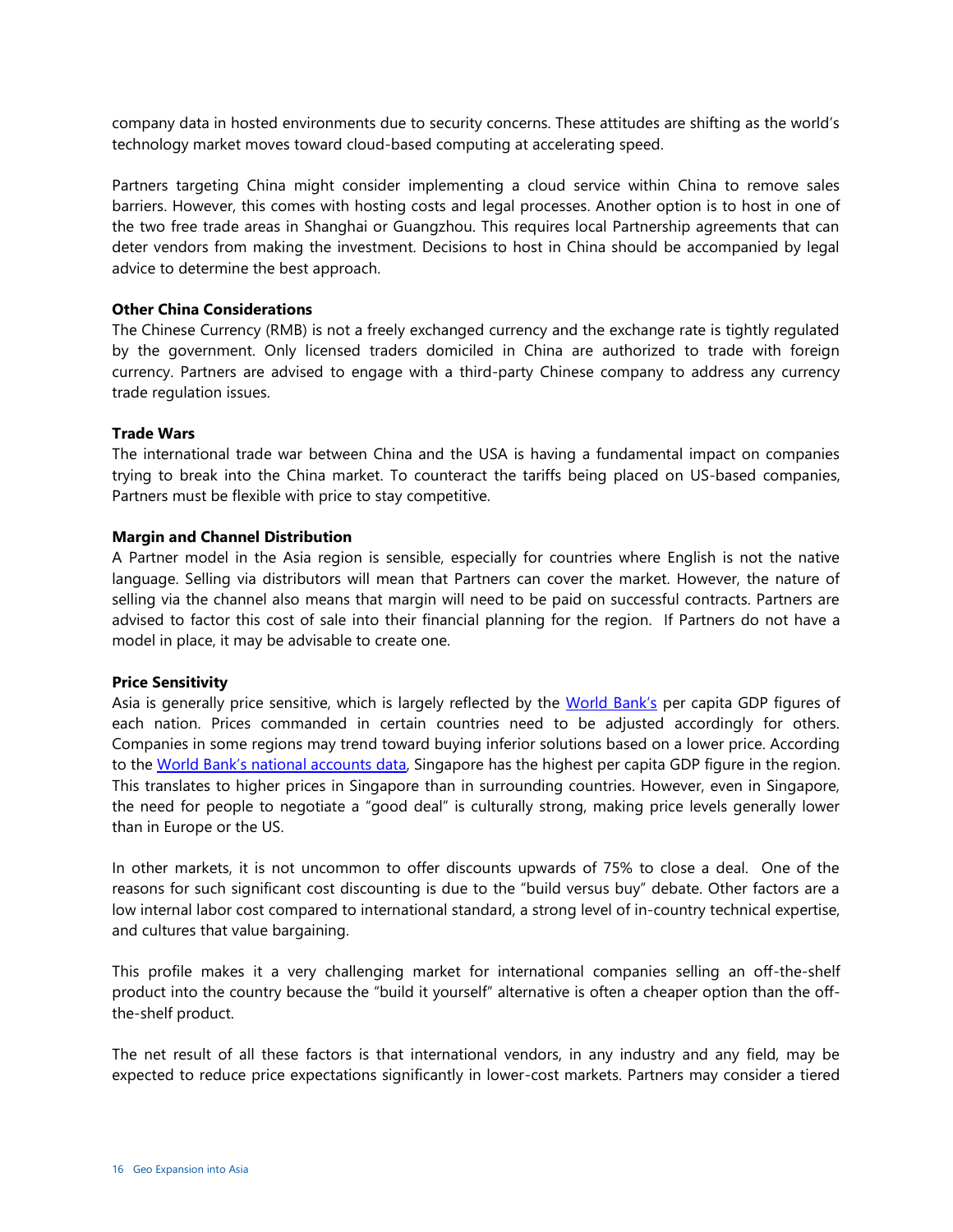price model for different countries. Deals can still be won with discounts, and while the deal sizes may be lower, the volume of potential customers can make up the price difference.

#### <span id="page-18-0"></span>**Conclusion**

Although Asia's diversity can make Geo Expansion seem daunting, this business growth strategy is achievable for those willing to invest the time to understand the marketplace and take the right steps. Through careful selection and understanding of target Subsidiaries, alignment with proper resources, and appropriate choice of presence, a business can unlock opportunity in the world's biggest growth market: Asia.

Businesses should take the time to fully comprehend the local culture, businesses practices, and processes within their target area. They should also deeply know their own product, what makes it unique, and what it has to offer the Subsidiaries into which they wish to expand.

Resources and assistance are available for Geo Expansion. Businesses that engage and align with Microsoft in this effort can expect market preparation and guidance while navigating the company ecosystem. Programs like Co-Sell, Go-To-Market with Microsoft and P2P aid in scaling solutions into new territories, engaging local contacts, and growing opportunities and visibility. Government trade agencies can be of further value for businesses entering new markets as many offer networking, marketing, funding, and intelligence assistance. Microsoft has an in-market partner for the Geo Expansion program in Asia, [Asia Market Entry,](https://www.asiamarketentry.com/) who can provide advice and assistance with business development.

There are many ways to establish a business presence. Whether a business adopts a fly in-fly out approach, incorporates, or partners with an outside company should depend on level of risk and cost comfort as well as needs like immediacy of presence.

Whichever route a business chooses, commitment to a target market and patience is critical, as well as a consideration for prioritizing one market at a time. Challenges to global expansion are expected. However, great rewards wait for those willing to prepare and adapt as they take on opportunity.

#### **Document Contributors**

Steve Dawson – Asia Market Entry Claire Bull – Asia Market Entry Ciaran O'Keeffe – Asia Market Entry Mark Pinan – Asia Market Entry Brett Johnson – Asia Market Entry

#### **Asia Market Entry Pte Ltd**

<span id="page-18-1"></span>W: [www.asiamarketentry.com](http://www.asiamarketentry.com/) E: [Microsoft@asiamarketentry.com](mailto:Microsoft@asiamarketentry.com) A: 56A and 56B Boat Quay, Singapore, 049845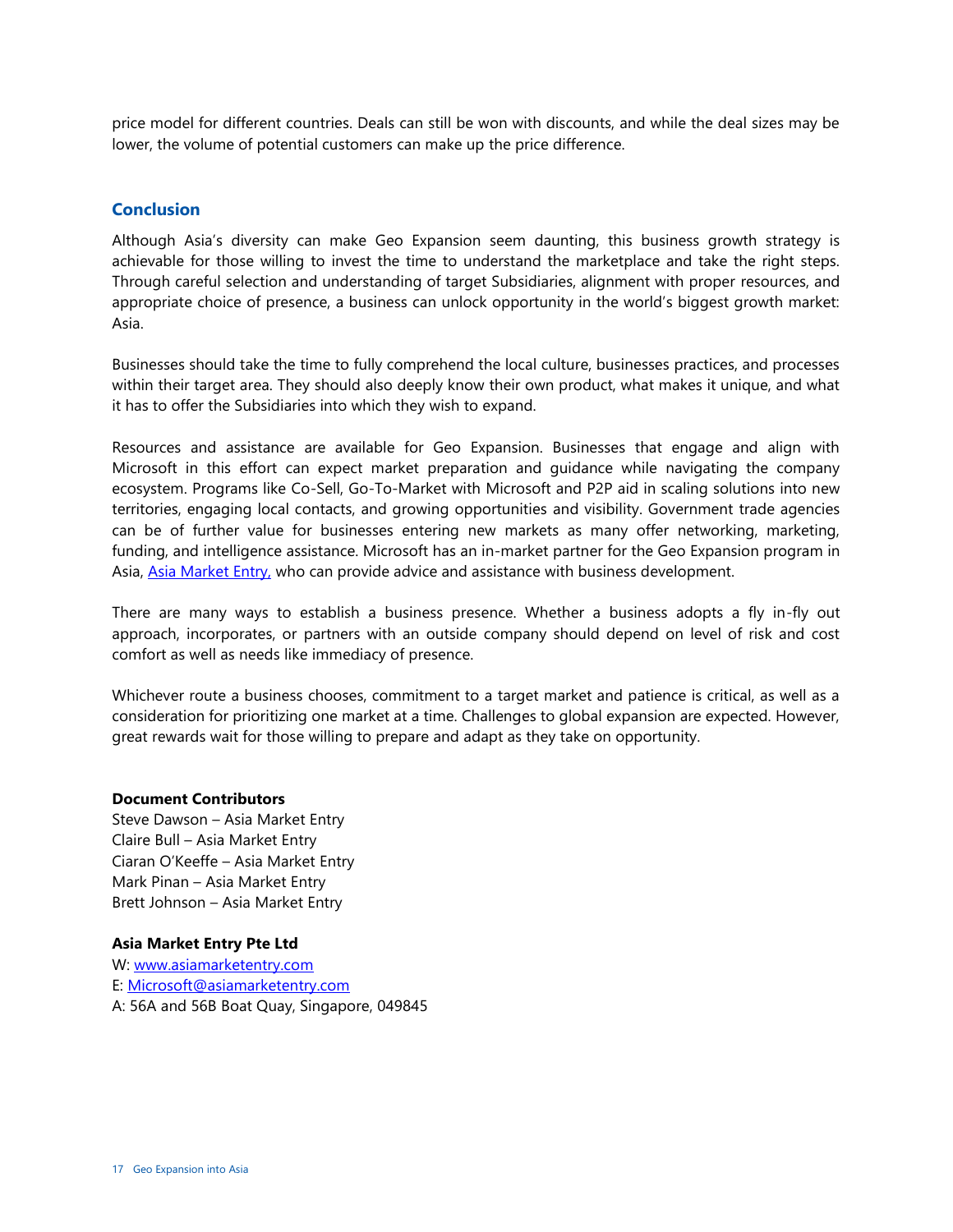#### **Further Resources and Appendices**

Geo Expansion Readiness Questionnaire - <https://www.crossborderexpansion.com/> Partner Center - [https://partner.microsoft.com](https://partner.microsoft.com/)

Go-To-Market with Microsoft Marketing Services - [https://partner.microsoft.com/en-](https://partner.microsoft.com/en-US/membership/go-to-market)[US/membership/go-to-market](https://partner.microsoft.com/en-US/membership/go-to-market)

Go-To-Market with Microsoft Sales Guide [https://assetsprod.microsoft.com/mpn/en-us/gtm-sales](https://assetsprod.microsoft.com/mpn/en-us/gtm-sales-guide.pdf)[guide.pdf](https://assetsprod.microsoft.com/mpn/en-us/gtm-sales-guide.pdf)

Cloud Enablement Desk - <https://partner.microsoft.com/en-us/campaigns/ced-nomination-form/> Sell With Microsoft - <https://partner.microsoft.com/en-US/membership/sell-with-microsoft> Become CoSell Ready - [https://partner.microsoft.com/en-US/membership/sell-with-microsoft#become](https://partner.microsoft.com/en-US/membership/sell-with-microsoft#become-ready)[ready](https://partner.microsoft.com/en-US/membership/sell-with-microsoft#become-ready)

Azure Market Place<https://azuremarketplace.microsoft.com/en-us/marketplace/apps> AppSource - <https://appsource.microsoft.com/en-US/>

Partner 2 Partner<https://partner.microsoft.com/en-US/connect/build-partnerships>

Partner 2 Partner Assessment<https://startpartnering.com/>

Partner 2 Partner Playbook [https://assetsprod.microsoft.com/en-us/co-sell-partner-engagement](https://assetsprod.microsoft.com/en-us/co-sell-partner-engagement-guide.pdf)[guide.pdf](https://assetsprod.microsoft.com/en-us/co-sell-partner-engagement-guide.pdf)

Geo Expansion Playbooks - <https://assetsprod.microsoft.com/mpn/en-us/optimize-grow-guide.pdf> Asia Based Geo Expansion Partner for Microsoft - [https://www.asiamarketentry.com/microsoft-geo](https://www.asiamarketentry.com/microsoft-geo-expansion)[expansion](https://www.asiamarketentry.com/microsoft-geo-expansion)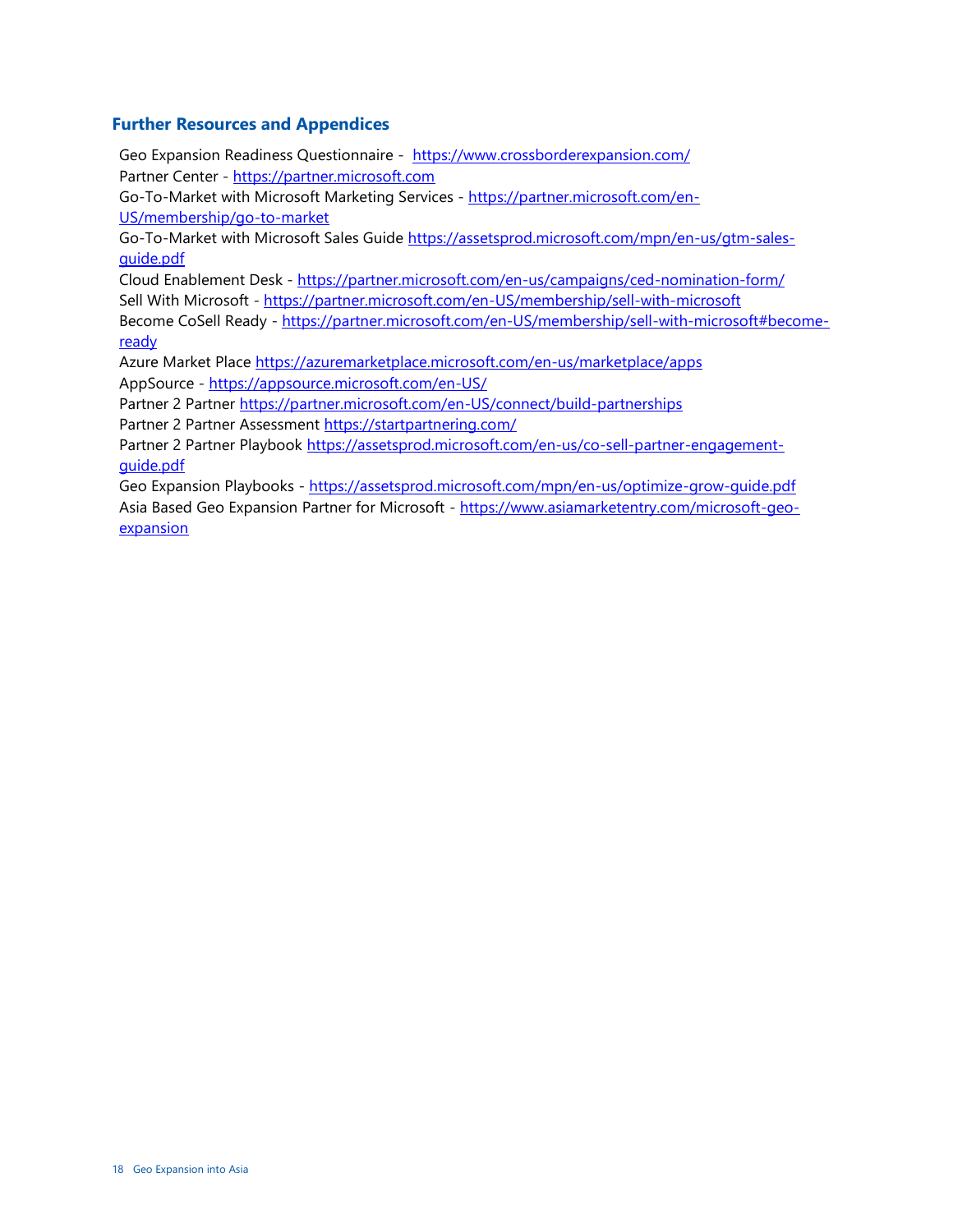| Country           | Agency                                       | <b>URL</b>                                                          |
|-------------------|----------------------------------------------|---------------------------------------------------------------------|
| Argentina         | Argentina Invest and Trade Promotion         | http://www.inversionycomercio.org.ar/                               |
| Australia         | Australian Trade Commission                  | http://www.Austrade.com.au                                          |
| Belgium           | Belgian Foreign Trade Agency                 | https://www.abh-ace.be/en                                           |
| Belgium           | Brussels Invest & Export                     | http://invest-export.brussels/                                      |
| Brazil            | Apex-Brasil                                  | http://www.investexportbrasil.gov.br                                |
| Canada            | Canadian Trade Commissioner Service<br>(CTS) | www.tradecommissioner.gc.ca/sg                                      |
| Czech Republic    | CzechTrade                                   | https://www.czechtrade.cz/                                          |
| Denmark           | The Trade Council                            | http://singapore.um.dk/en/the-trade-council/                        |
| Estonia           | Trade with Estonia                           | https://www.eas.ee/export-advisers/                                 |
| Finland           | <b>Team Finland</b>                          | http://www.team.finland.fi                                          |
| France            | <b>Business France</b>                       | https://www.businessfrance.fr/                                      |
| Germany           | Germany Trade & Invest                       | https://www.gtai.de/gtai-en                                         |
| India             | India Trade Promotion Agency                 | http://indiatradefair.com/                                          |
| Ireland           | Enterprise Ireland                           | http://enterprise-ireland.com/                                      |
| Japan             | Japan External Trade Organization            | https://www.jetro.go.jp/en/                                         |
| Korea             | Korea Trade-Investment Promotion             | https://www.kotra.or.kr                                             |
| Luxembourg        | Luxembourg Trade & Invest                    | https://www.tradeandinvest.lu/                                      |
| Malaysia          | Malaysia External Trade Development          | http://www.matrade.gov.my/                                          |
| Mexico            | ProMexico                                    | https://www.gob.mx/promexico                                        |
| Netherlands       | Holland Trade & Invest                       | https://www.hollandtradeandinvest.com/                              |
| New Zealand       | New Zealand Trade and Enterprise             | https://www.nzte.govt.nz/en/export/                                 |
| Northern Ireland  | Invest Northern Ireland                      | https://www.investni.com/                                           |
| Norway            | <b>Innovation Norway</b>                     | http://www.innovationnorway.no                                      |
| Peru              | Prom Peru                                    | https://www.promperu.gob.pe/                                        |
| Poland            | Polish Investment & Trade Agency             | https://www.paih.gov.pl/                                            |
| Singapore         | <b>Enterprise Singapore</b>                  | https://www.enterprisesg.gov.sg/                                    |
| Spain (Andalusia) | Extenda                                      | https://www.extenda-usa.com/                                        |
| Spain (Basque)    | BasqueTrade & Investment                     | https://basquetrade.spri.eus                                        |
| Sweden            | <b>Business Sweden</b>                       | http://www.business-sweden.se/Export/                               |
| Switzerland       | Switzerland Global Enterprise                | https://www.s-ge.com/en                                             |
| United Kingdom    | Department of International Trade            | https://www.gov.uk/government/organisations/uk-<br>trade-investment |
| <b>USA</b>        | U.S. Commercial Service                      | http://www.export.gov                                               |

#### **Appendix A: International Trade Agencies**